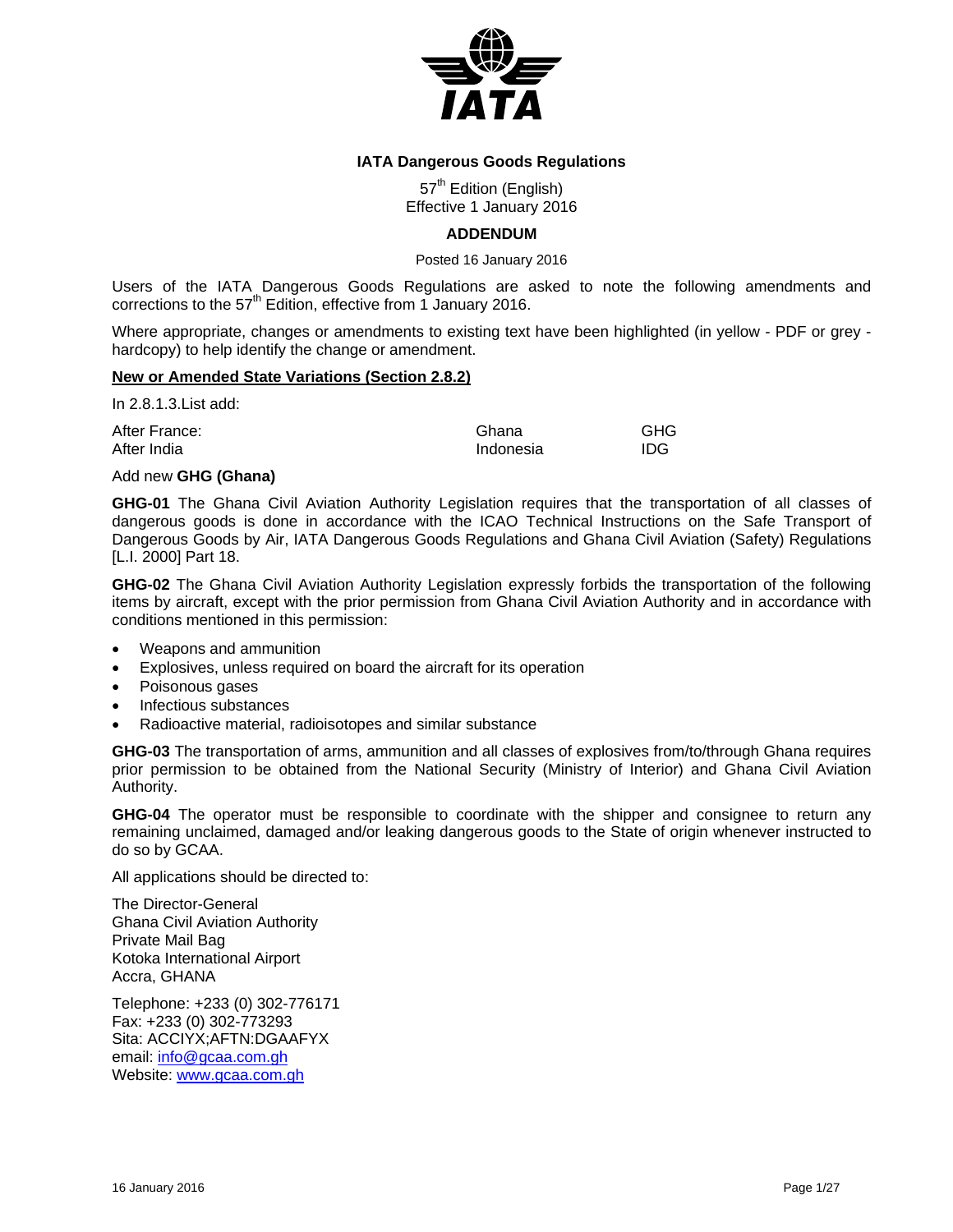

# Add new **IDG (Indonesia)**

**IDG-01** Air operators wishing to carry dangerous goods into, transiting or out of Indonesia must obtain a dangerous goods permit from Directorate General of Civil Aviation c.q Directorate of Aviation Security. All applications are to be made on prescribed forms and addressed to the Indonesian Authority for Dangerous Goods Transported by Air.

**IDG-02** Air operators wishing to carry dangerous goods Class 1 (explosive), except Division 1.4, Division 6.2 (infectious substances) and Class 7 (radioactive) overflying Indonesia must notify the National Authority for Dangerous Goods Transported by Air in Indonesia.

# **New or Amended Operator Variations (Section 2.8.4)**

In 2.8.3.4 List add:

| After Atlasjet Airlines | Atlasjet Ukraine    | UH             |
|-------------------------|---------------------|----------------|
| After Garuda Indonesia: | <b>GOL Airlines</b> | G <sub>3</sub> |
| After Jetstar Asia:     | Jetstar Japan       | GK             |
| After Jetstar Japan:    | Jetstar Pacific     | BL             |
|                         |                     |                |

## Amend **3K (Jetstar Asia)**

**3K-03** New or used internal combustion engines will not be accepted for carriage in passenger baggage. Operator approval is required for carriage all new and used internal combustion engines (see 2.3.5.15).

**3K-05** Dangerous Goods in consolidation will not be accepted for carriage except for

Dangerous goods consigned as cargo are not accepted for carriage on any Jetstar Asia aircraft.

The only exceptions are:

- aircraft stores and equipment when prepared for transport in accordance with the current IATA Dangerous Goods Regulations; and
- UN 1845 Carbon dioxide solid/dry ice, up to maximum of 145 kg per flight, when used as refrigerant for non-dangerous goods consignment.

# Amend **4C (LAN Colombia)**

**4C-08** Lithium Batteries and Cells, UN 3090, UN 3091 and UN 3480 are forbidden as cargo on passenger aircraft and will only be transported in Cargo Aircraft Only (CAO). This prohibition does not apply to:

- Lithium Batteries UN 3480 Section II;
- Lithium batteries covered by the Provisions for Dangerous Goods Carried by Passengers or Crew (see Table 2.3.A);
- Lithium Metal Batteries and Cells contained in medical equipment being transported for humanitarian reasons. They will only be accepted and may be transported on passenger aircraft whenever a document proving such condition is present. The documents may be issued by health institution or authority.

*Note:* The number of packages marked with the lithium battery handling label in compliance with the Section II of the packing instructions 965-966-967, 968-969-970, should be added in the nature of the product box of the air waybill.

# Add new

**4C-11** Liquid Dangerous Goods in single packagings contained in plastic drums or plastic jerricans and presented on skids (pallets), must have the following protective barriers:

- overpack with a strong wooden crate or cage;
- overpack with a rigid fibreboard;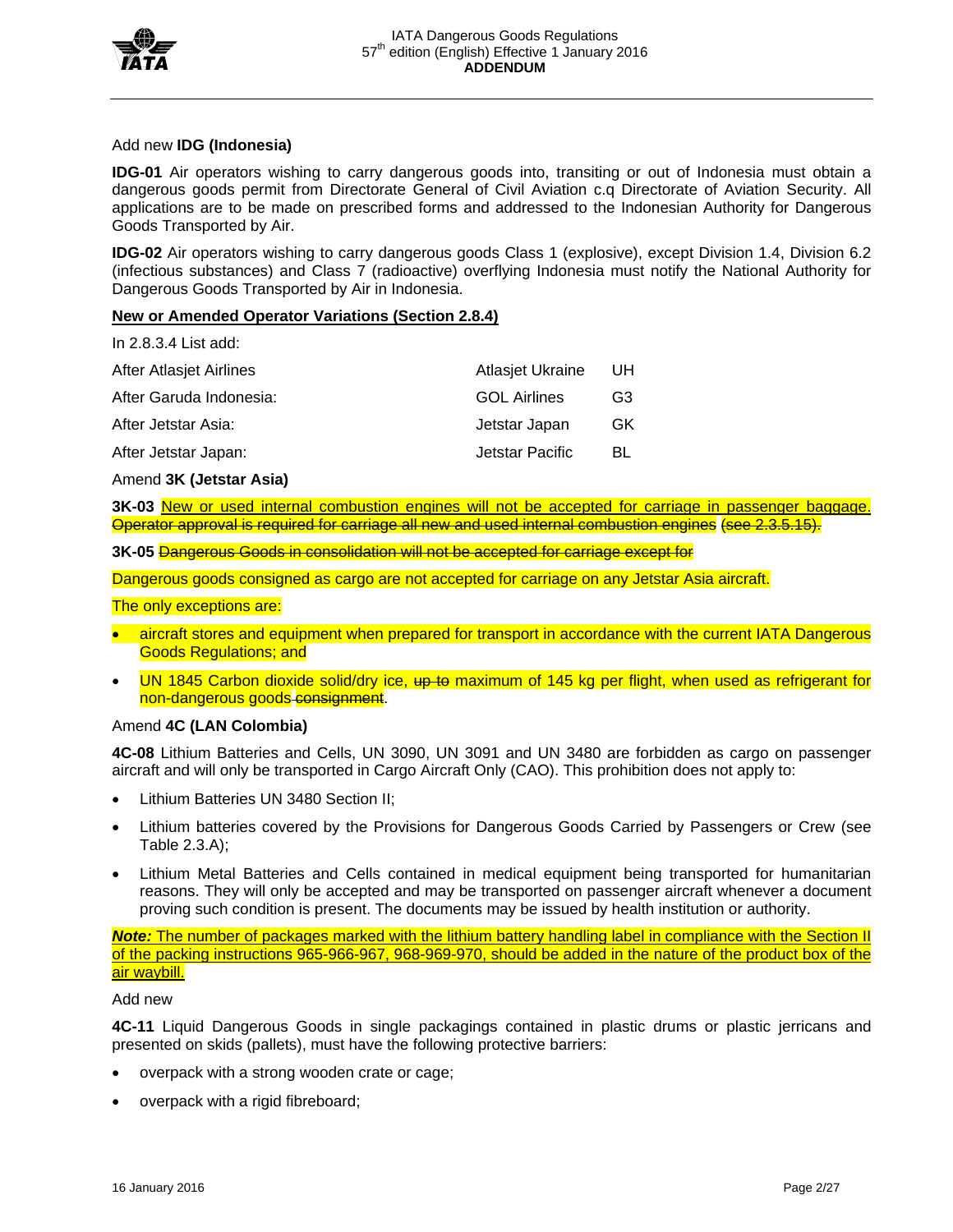

if presented on a wooden skid, there must be a fibreboard layer protecting the cans from the skid.

# Amend **4M (LAN Argentina)**

**4M-08** Lithium Batteries and Cells, UN 3090, UN 3091 and UN 3480 are forbidden as cargo on passenger aircraft and will only be transported in Cargo Aircraft Only (CAO). This prohibition does not apply to:

- Lithium Batteries UN 3480 Section II;
- Lithium batteries covered by the Provisions for Dangerous Goods Carried by Passengers or Crew (see Table 2.3.A);
- Lithium Metal Batteries and Cells contained in medical equipment being transported for humanitarian reasons. They will only be accepted and may be transported on passenger aircraft whenever a document proving such condition is present. The documents may be issued by health institution or authority.

*Note:* The number of packages marked with the lithium battery handling label in compliance with the Section II of the packing instructions 965-966-967, 968-969-970, should be added in the nature of the product box of the air waybill.

## Add new

**4M-11** Liquid Dangerous Goods in single packagings contained in plastic drums or plastic jerricans and presented on skids (pallets), must have the following protective barriers:

- overpack with a strong wooden crate or cage;
- overpack with a rigid fibreboard;
- if presented on a wooden skid, there must be a fibreboard layer protecting the cans from the skid.

## Amend **5X (United Parcel Service)**

**5X-07** The following limitations apply to the commodities identified here:

- Depending on required routing, shipments of UN 3480, Lithium ion batteries prepared in accordance with Section II of PI 965 may need to be returned to shippers due to prohibitions on carrying such shipments aboard passenger aircraft. Please refer to UPS.com for details.
- Shipments of refurbished lithium batteries, or refurbished lithium batteries packed with or contained in equipment are not accepted unless specifically approved by the UPS Air Dangerous Goods Department (SDF);
- Shipments of lithium batteries in any UPS air services (including UPS Small Package, UPS Air Freight services or UPS Air Cargo services) which require the use of Special Provisions A88, A99 or A183 are subject to and must receive prior approval from the UPS Air Dangerous Goods Department (SDF);
- For UPS Small Package service, shipments of UN 3171, **Battery-powered vehicle**, will only be accepted under the following conditions:
	- Passenger aircraft quantities only; not accepted as CAO;
	- Shipment is limited to a maximum gross weight of 30 kg;
	- Vehicle containing lithium battery or batteries therein that would separately be classified as UN 3480 or UN 3090. The battery contained in the vehicle is limited to 5 kg maximum net weight;
	- For shipments of UN3171 powered by lithium batteries, UPS requires the additional marking, "Contains Lithium Batteries." The marking must meet the requirements as stated in 7.1.4.4.1 and be near the proper shipping name mark;
	- Vehicle containing a wet, non-spillable battery or batteries therein that would separately be classified as UN 2800. The battery contained in the vehicle is limited to 25 kg maximum net weight.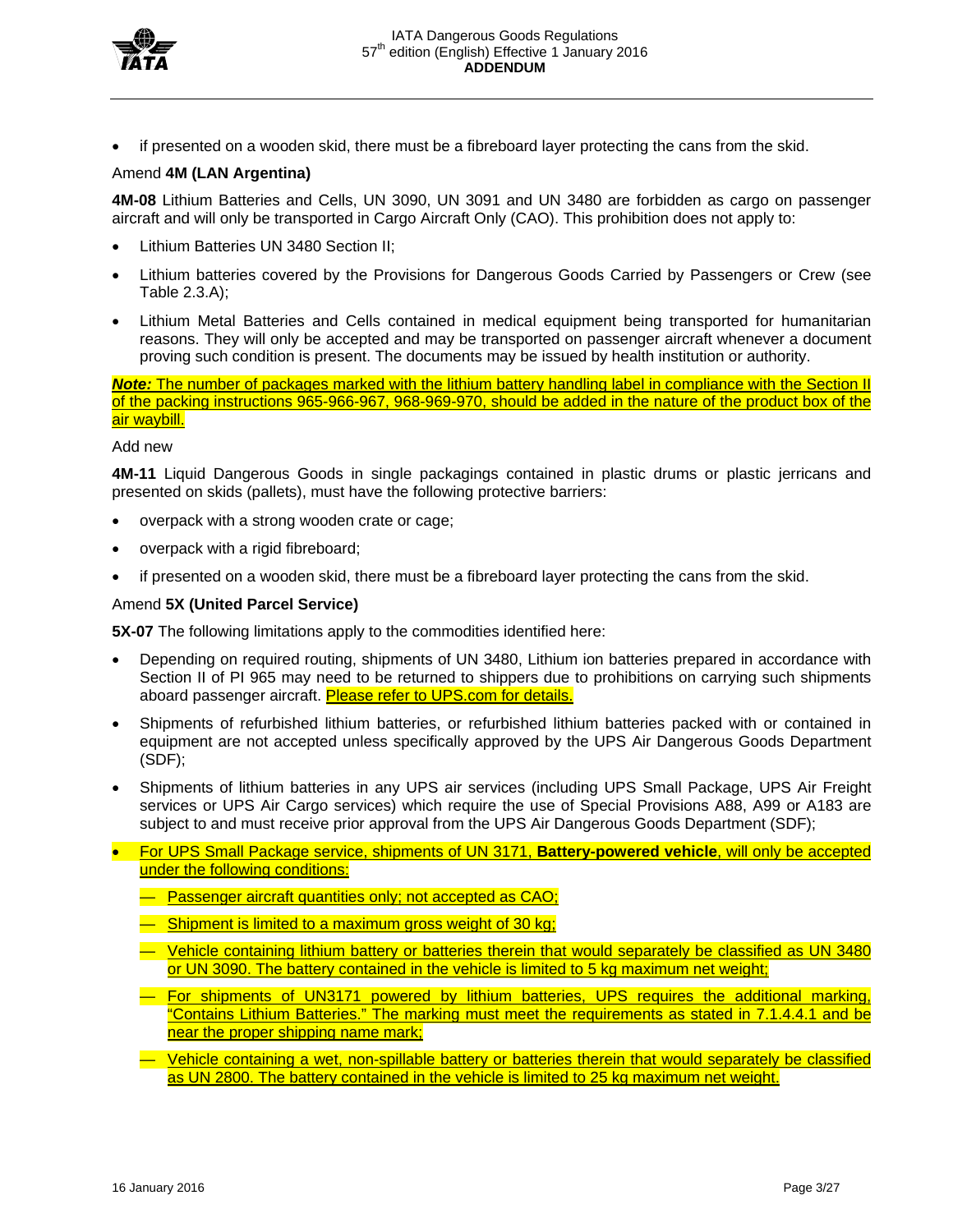

Shipments of UN 3171, **Battery-powered vehicle**, containing defective or damaged batteries are not accepted by **UPS**.

- Shipments of UN 3077, Environmentally hazardous substance, solid, n.o.s. will not be accepted when contained in Intermediate Bulk Containers (IBCs) in any UPS air services (including UPS Small Package, UPS Air Freight services or UPS Air Cargo services);
- Shipments of UN 2807, Magnetized materials, for which the magnetic field strength exceeds 0.00525 gauss when measured at 4.6 m from any surface of the package are not accepted in UPS services (including UPS Small Package; UPS Air Freight services or UPS Air Cargo services);
- Shipments of UN 3245, Genetically modified organisms or Genetically modified micro-organisms with an origin and/or destination outside the U.S. are not accepted in UPS small package services. For UPS Air Freight shipments, case-by-case approval is required to assure the ability to import or transit the shipments within countries involved.

## Amend **AA (American Airlines)**

AA-03 Mercurial barometers will not be accepted for carriage as carry-on or checked baggage, **except for** persons identified in Section 2.3.3.1 of the IATA DGR.

**AA-07** UN 3480, Lithium Ion Batteries, Packing Instruction 965, will not be accepted for carriage.

(Exception: COMAT parts and supplies offered by AA Stores)

**AA-08** The number of packages of Section II Lithium Batteries in Packing Instructions 966, 967, 969 and 970 must be indicated on the Air Waybill When tendering Section II Lithium batteries in PI 966, PI 967, PI 969 and PI 970; the shipper **must** indicate the number of batteries and the number of packages. When tendering Section II lithium batteries with multiple packing instructions, shippers **must** indicate the number of batteries and packages per packing instruction. When tendering Section II Lithium batteries in OVERPACK or SLAC, shipper must indicate the number of batteries and packages in each OVERPACK or SLAC. This information must be shown on the air waybill or a separate document.

### Amend **AC (Air Canada)**

**AC-06** The number of packages of Section II Lithium Batteries in Packing Instructions 965966–967, 696 969 and 970 must be indicated on the Air Waybill.

Add new

**AC-07** Effective March 1, 2016, Air Canada will not accept UN 3480, lithium ion or lithium polymer cells and batteries as cargo prepared in accordance with Section II of Packing Instruction 965. All consignments of UN 3480, lithium ion or lithium polymer cells and batteries must be offered for transport in accordance with Section IA or IB of Packing Instruction 965.

**AC-08** UN 3171, **Battery-powered vehicle,** that are powered by lithium ion batteries, the following additional requirements must be met:

- an indication that the vehicle is powered by lithium ion batteries, and **the net weight of lithium ion batteries in each vehicle** must be added to the "Additional Handling Information" section on the Shipper's Declaration for Dangerous Goods;
- vehicles must be equipped with an effective means of preventing accidental activation.

Lithium ion batteries which have been removed from the vehicle and are packed separate from the vehicle in the same outer packaging must be offered for transport as UN 3481, **Lithium ion batteries packed with equipment** and Packing Instruction 966 applies.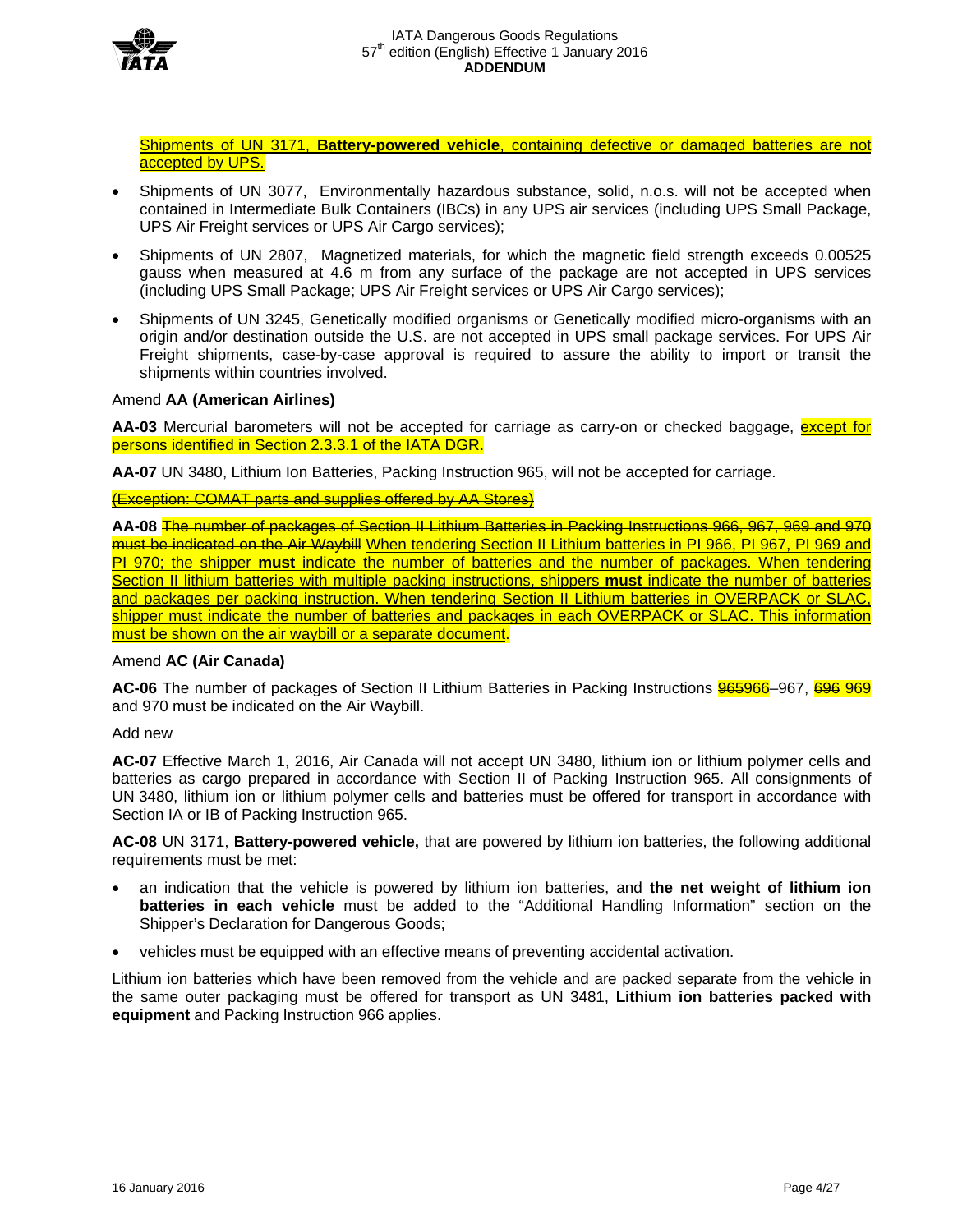

# Amend **AS (Alaska Airlines)**

Add new.

**AS-13** UN 3480 lithium ion cells and batteries (including lithium polymer batteries) are prohibited from carriage as cargo on Alaska Airlines passenger-carrying aircraft. This applies to Section IA, IB and II of Packing Instruction 965. Shipments prepared in compliance with PI 965 are limited to Alaska's cargo-only aircraft service.

*Exception: UN 3480 Lithium ion cells and batteries (including lithium polymer batteries) prepared in compliance with PI 965 as AAG COMAT when shipped by or to Alaska Airlines or Horizon Air Stores Departments are permitted on Alaska Airlines passenger carrying aircraft.* 

# Amend **AY (Finnair)**

Add new.

**AY-05** UN 3480 Lithium ion batteries. Secondary (rechargeable) lithium ion batteries and cells are prohibited from carriage as cargo on Finnair. This applies to Section IA, IB and II of Packing Instruction 965.

# Add new **BL (Jetstar Pacific)**

**BL-01** Dangerous goods consigned as cargo are not accepted for carriage on any Jetstar Pacific aircraft.

## Amend **EK (Emirates)**

**EK-02** The following dangerous goods will not be accepted for carriage as cargo on Emirates:

- UN 3090–Lithium metal cells and batteries, including lithium alloy cells and batteries, prepared in accordance with Section IA, IB and II of Packing Instruction 968. This prohibition includes lithium metal batteries shipped under an approval in accordance with Special Provision A88 and A99 and exemption in accordance with Special Provision A201.
- UN 3480–Lithium ion cells and batteries, including lithium polymer cells and batteries, prepared in accordance with Section IA, IB and II of Packing Instruction 965. This prohibition includes lithium *metal-ion* batteries shipped under an approval in accordance with Special Provision A88 and A99.

### *Note:*

*The prohibitions for lithium batteries do not apply to Lithium batteries (rechargeable and nonrechargeable) covered by the Provisions for Dangerous Goods carried by Passengers or Crew (see 2.3.2 to 2.3.5 and Table 2.3.A).* 

# $\bullet$  UN 2809 – Mercury.

### Amend **ES (DHL Aviation EEMEA)**

**ES-01** Dangerous Goods shipments transported by DHL Aviation EEMEA (DHX) will only be accepted by advance arrangements and approval by the Regional Restricted **Commodity Commodities** Group-DHL Express **MENA Europe Headquarters** before presenting for transport:

Regional Restricted Commodities Group–DHL Express **MENA Europe Headquarters** 

Tel: +49 (0) 341 4499 4949

Fax: +49 (0) 341 4499 88 4942

email: regmena@dhl.com rcgalert@dhl.com

# Amend **FJ (Fiji Airways)**

Add new

**FJ-03** UN 3480, lithium ion batteries are not permitted as cargo. This applies to Sections IA, IB and II of PI 965.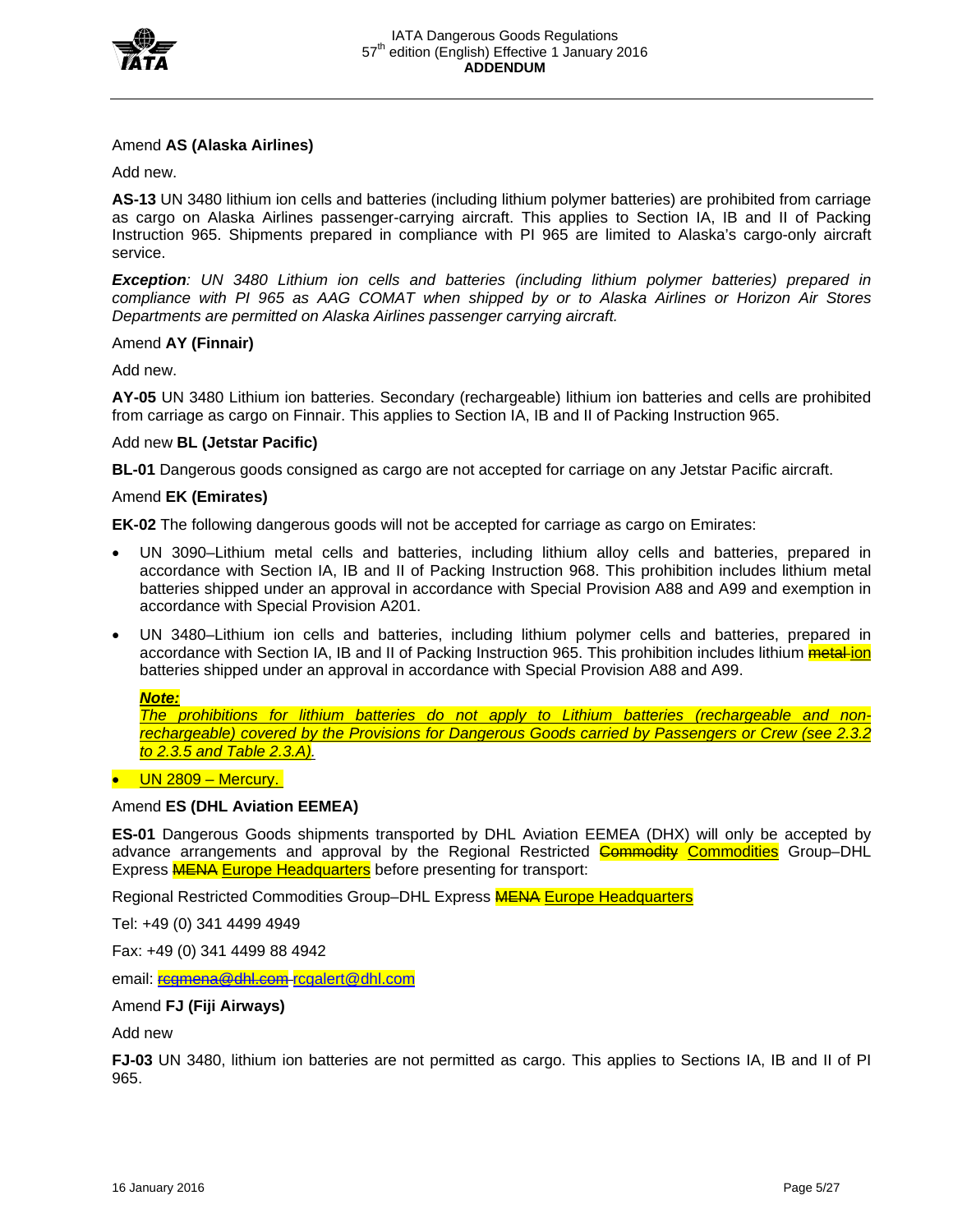

# Add new **G3 (GOL Airlines)**

**G3-01** These classes will not be accepted for carriage, unless prior approval and arrangement with the airline:

- Class 1 Explosives
- Class 2 Gases
- Class 3 Flammable Liquids
- Class 4 Flammable Solids; Substances Liable to Spontaneous Combustion; Substances Which In Contact with Water, Emit Flammable Gases
- Class 7 Radioactive Material

Requests for authorization must be made in advance via email to the following address:

email: gr-controledequalidadecgo@voegol.com.br

*Note:* The most current information about GOL Airlines and restrictions may be found at the following website: http://voegol.com.br

**G3-02** Infectious substances will be accepted subject to prior arrangements in accordance with the following:

- the shipper must provide proof that the shipment is legally accepted for transport and all State requirements have been met;
- the shipper must send to the airline a certificate signed by a doctor, scientist or other similar professional that the shipment meets the criteria for Biological Substances Category B.

Infected Animals are not accepted for transport.

**G3-03** Dangerous goods will not be accepted for transport by airmail.

**G3-04** The shipper must provide a 24-hour emergency telephone number of a person/agency who is knowledgeable of the hazards, characteristics and actions to be taken in the case of an accident or incident concerning each of the dangerous goods being transported. This telephone number, including the country and area code, preceded by the words "Emergency Contact" or "24-hour number", must be inserted on the Shipper's Declaration for Dangerous Goods, preferably in the "Handling Information" box (see 8.1.6.11 and 10.8.3.11).

This is not required for the following:

- Limited quantities as described in 2.7;
- Dry Ice;
- Consumer commodities.

**G3-05** Dangerous Goods must not be consolidated with non-dangerous goods.

**G3-06** Fissile material shall not be accepted for carriage.

**G3-07** UN 3480 (Lithium ion batteries), UN 3090 (Lithium metal batteries) and UN 3091 (Lithium metal batteries contained in or packed with equipment) are prohibited from carriage as cargo on airline passenger carrying aircraft. This prohibition does not apply to: Lithium ion cells and batteries packed with or contained in equipment (UN3481) in accordance with PI 966 or PI 967. Electronic cigarettes containing lithium batteries are prohibited for transport as Cargo on GOL Aircraft.

### Amend **GA (Garuda Indonesia)**

**GA-04** Where any doubt arises regarding the classification or identification of a substance, the shipper must provide, upon request by Garuda Indonesia or its representative, the Material Safety Data Sheet (MSDS) for the substance. The MSDS must include the UN number, packing group if necessary, proper shipping name, and all other relevant transport information.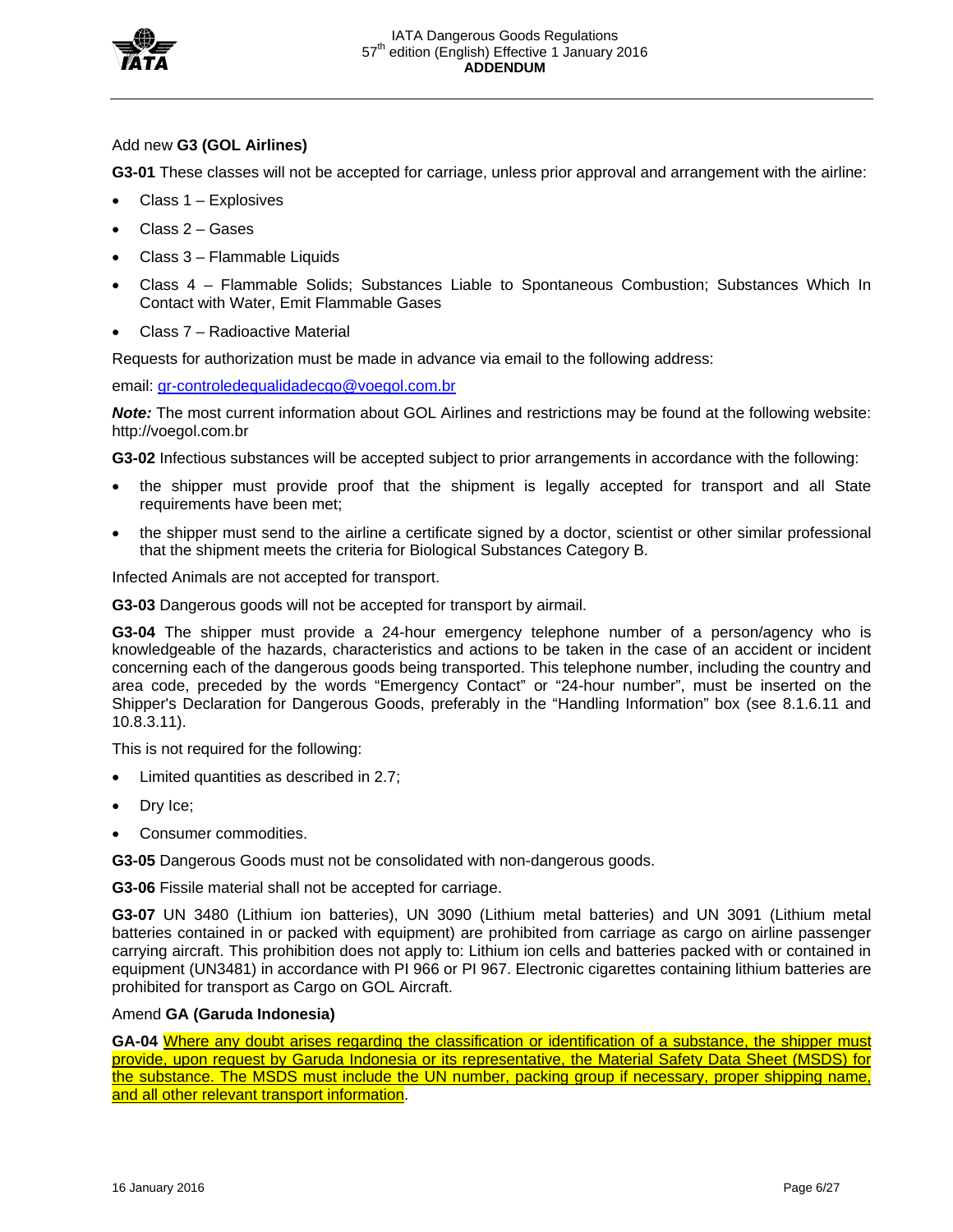

Material Safety Data Sheet (MSDS) must be provided for dangerous goods except for dangerous goods in Class 7, vehicles, dangerous goods in apparatus or machinery and engines, ID 8000, magnetized material, carbon dioxide, solid (dry ice) and Division 6.2. The MSDS must be written in English. The MSDS must include the UN number, proper shipping name and other relevant transport information.

Add new

**GA-11** Dangerous goods forbidden unless exempted will not be accepted for carriage.

**GA-12** The carriage of ammunition in checked baggage is not permitted on board Garuda Indonesia International flight.

**GA-13** Oxygen or Air, gaseous, cylinders required for medical use permitted on one's person will be provided by Garuda Indonesia. Passengers are not allowed to use their own oxygen bottle. Passenger's oxygen bottle may be carried in cabin and as checked baggage after approval has been obtained.

**GA-14** Salvage packaging will not be accepted for carriage.

Add new **GK (Jetstar Japan)** 

**GK-01** Not Used

**GK-02** Division 4.1 Flammable Solids. Passengers and crew are not permitted to bring book matches onto aircraft for personal use. Book matches are only allowed as correctly packed and declared dangerous goods consignments (2.3.5.6).

**GK-03** New or used internal combustions engines will not be accepted for carriage in passenger baggage.

**GK-04** Oxygen or Air, gaseous cylinders required for medical use are only accepted for transport in or as carry-on baggage (see 2.3.4.1).

**GK-05** Shipments of UN 3090, lithium metal cells and batteries are prohibited from carriage on Jetstar aircraft. This applies to Section IA, IB and Section II of Packing Instruction 968.

Shipments exempt from this prohibition are:

- UN 3091, lithium metal cells and batteries when packed with or contained in equipment in accordance with Packing Instructions 969 and 970;
- UN 3481, lithium ion cells and batteries when packed with or contained in equipment in accordance with Packing Instructions 966 and 967;
- Lithium batteries when carried in accordance with the Provisions for Dangerous Goods Carried by Passengers or Crew.

**GK 06** Shipments of UN 3480 – Lithium ion cells and batteries, including lithium polymer batteries are prohibited from carriage as cargo on Jetstar aircraft. This applies to Section IA, IB and II of packing instruction 965.

Shipments exempted from this prohibition are:

- UN 3480 Lithium batteries (including polymer batteries), when shipped as AOG spares.
	- The words "AOG Spares" must be entered in the "Additional Handling Information" on the Shipper's Declaration or on the air waybill when no Shipper's Declaration is required in the Handling Information or 'Nature and Quantity of Goods'
- UN3480 Lithium ion batteries (including lithium polymer batteries), when shipped for used in urgent lifesaving devices (where no other means of transport is available)
	- The words "Urgently required to Support Life-Saving Devices" must be entered in the "Additional Handling Information" on the Shipper's Declaration or on the air waybill when no Shipper's Declaration is required in the "Handling Information" or "Nature and Quantity of Goods".

The above exempt shipments must: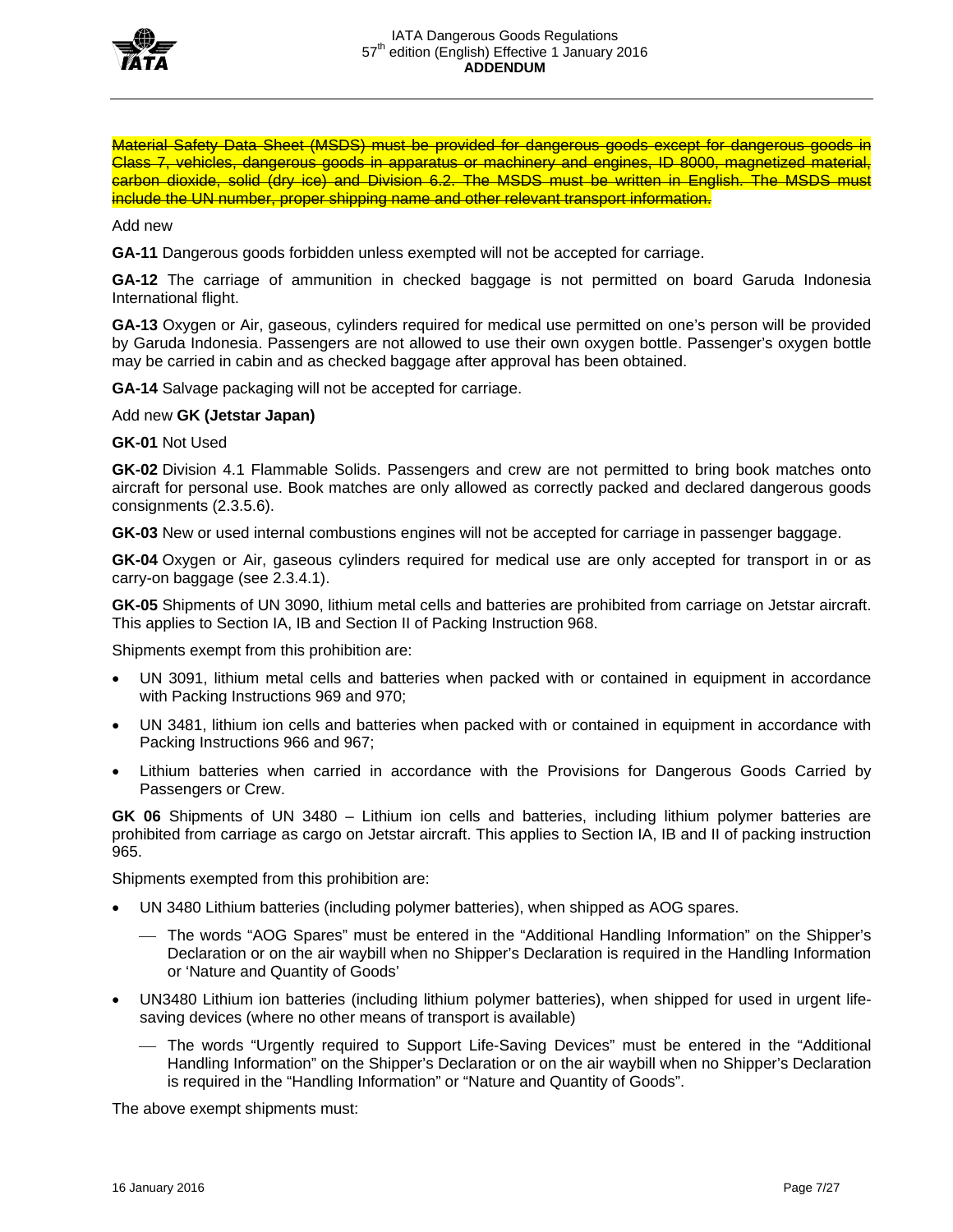

- not exceed 100 kg net each;
- comply with all relevant parts of the Dangerous Goods Regulations (e.g. Shipper's Declaration if applicable);
- not exceed 100 kg total per aircraft; and
- be loaded into a Class C cargo compartment (lower deck only).

# Amend **JJ (TAM Airlines)**

**JJ-08** Lithium Batteries and Cells, UN 3090, UN 3091 and UN 3480 are forbidden as cargo on passenger aircraft and will only be transported in Cargo Aircraft Only (CAO). This prohibition does not apply to:

- Lithium Batteries UN 3480 Section II;
- Lithium batteries covered by the Provisions for Dangerous Goods Carried by Passengers or Crew (see Table 2.3.A);
- Lithium Metal Batteries and Cells contained in medical equipment being transported for humanitarian reasons. They will only be accepted and may be transported on passenger aircraft whenever a document proving such condition is present. The documents may be issued by health institution or authority.

## *Note:* The number of packages marked with the lithium battery handling label in compliance with the Section II of the packing instructions 965-966-967, 968-969-970, should be added in the nature of the product box of the air waybill.

## Add new

**JJ-11** Liquid Dangerous Goods in single packagings contained in plastic drums or plastic jerricans and presented on skids (pallets), must have the following protective barriers:

- overpack with a strong wooden crate or cage;
- overpack with a rigid fibreboard;
- if presented on a wooden skid, there must be a fibreboard layer protecting the cans from the skid.

# Amend **JQ (Jetstar)**

### Add new

**JQ-05** Shipments of UN 3090, lithium metal cells and batteries are prohibited from carriage on Jetstar aircraft. This applies to Section IA, IB and Section II of Packing Instruction 968.

Shipments exempt from this prohibition are:

- UN 3091, lithium metal cells and batteries when packed with or contained in equipment in accordance with Packing Instructions 969 and 970;
- UN 3481, lithium ion cells and batteries when packed with or contained in equipment in accordance with Packing Instructions 966 and 967;
- Lithium batteries when carried in accordance with the Provisions for Dangerous Goods Carried by Passengers or Crew.

Amend existing JQ-05 to become JQ-06 as follows:

**JQ-0506** Shipments of UN 3480– Lithium ion cells and batteries, including lithium polymer batteries are prohibited from carriage as cargo on Jetstar aircraft. This applies to Section IA, IB and II of Packing Instruction 965.

Shipments exempted from this prohibition are:

UN 3480 Lithium batteries (including polymer batteries), when shipped as AOG spares.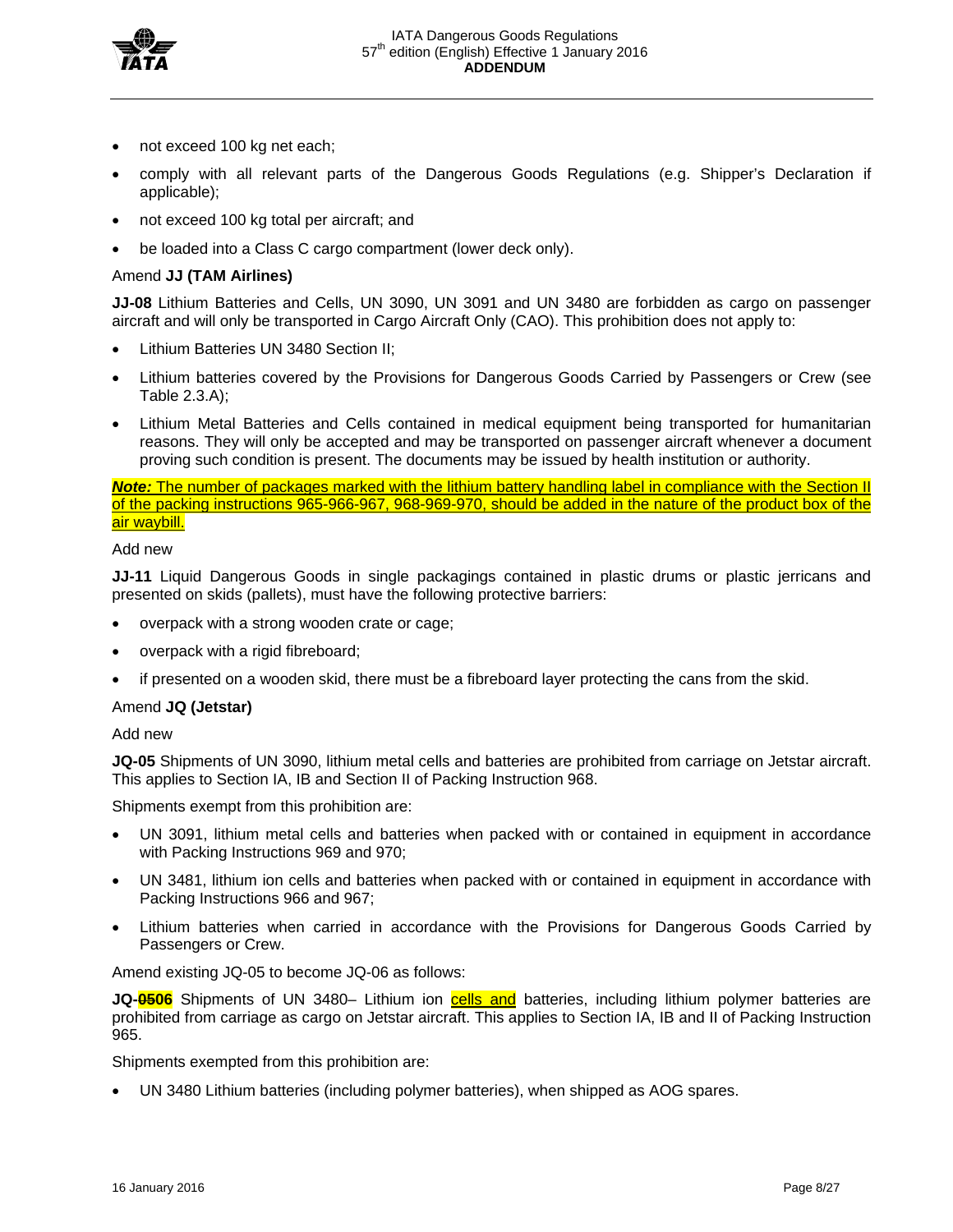

- The words "AOG Spares" must be entered in the "Additional Handling Information" on the Shipper's Declaration or on the airway bill when no Shipper's Declaration is required in the Handling Information or 'Nature and Quantity of Goods'.
- UN3480 Lithium ion batteries (including lithium polymer batteries), when shipped for used in urgent lifesaving devices (where no other means of transport is available);
	- The words "Urgently required to Support Life-Saving Devices" must be entered in the 'Additional Handling Information' on the Shipper's Declaration or on the airway bill when no Shipper's Declaration is required in the 'Handling Information' or 'Nature and Quantity of Goods'.

The above exempt shipments must

- not exceed 100 kg net each;
- comply with all relevant parts of the Dangerous Goods Regulations (e.g. Shipper's Declaration if applicable);
- not exceed 100 kg total per aircraft; and
- be loaded into a Class C cargo compartment (lower deck only).

### Amend **KC (Air Astana)**

**KC-01** The shipper must provide a 24-hour emergency telephone number of a person/agency who is knowledgeable of the hazards, characteristics and actions to be taken in case of an accident or incident concerning (each of) the dangerous goods being transported for which a Shipper's Declaration is required **(see 8.0.1)**. This telephone number, including country and area code, preceded by the words "Emergency Contact" or "24-hour number" must be inserted on the **Shipper's Declaration DGD** preferably in the "Additional Handling Information" box, e.g. "Emergency Contact +47 67 50 00 00" **(see 8.1.6.11 and 10.8.3.11)**.

A 24-hour emergency telephone number is not required for shipments that do not require a Shipper's **Declaration for Dangerous Goods.** 

KC-02 The following **Classesclasses/divisions** are **NOT** ACCEPTED for carriage without prior permission from **KC Head Office:** 

- Class 1 Explosives, except <del>ONLY</del>-Ammunition of Division 1.4S in passenger baggage, (permitted according to DGR 2.3);
- Division 2.2 Non-flammable, non-toxic gases
- **Class 3 Flammable liquids;**
- **Class 8 Corrosives Division 6.2, Infectious substances;**
- Class 9 Miscellaneous Class 7 Radioactive materials.

For cCarriage of all other Classes and Divisions, Local Cargo Sales Office and/or requires pre-approval of KC Cargo Sales Head office (cargo@airastana.com) **should be contacted in advance during office working hours**.

**KC-04** The carriage of dangerous goods onboard of Fokker-50 aircraft is PROHIBITED Not used.

**KC-05** The operative telephone or facsimile number of the consignee must be shown on the Air Waybill Not used.

**KC-07** All hazard labels must include text indicating the nature of the risk (see Figure 7.3.A through Figure 7.3.W, Figure 7.4.A and 10.7.7) Not used.

#### Add new

**KC-13** Lithium ion or lithium polymer cells and batteries UN 3480, packed in accordance with Section IA, IB and II of Packing Instruction 965 are forbidden for carriage as cargo on Air Astana aircraft.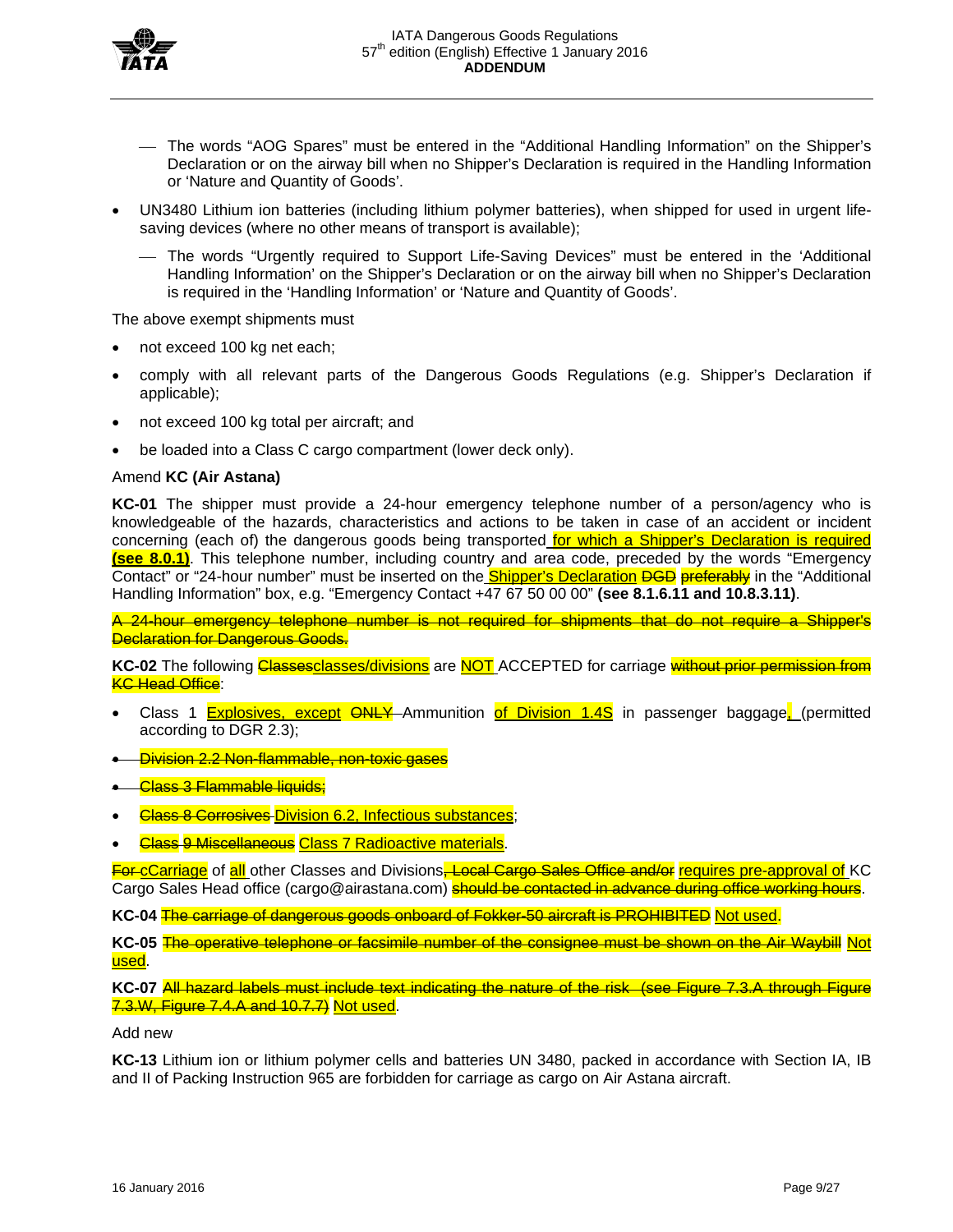

# Amend **KL (Royal Dutch Airlines/KLM Cityhopper B.V.)**

**KL-06** When built on or in a ULD, UN 3480 Lithium Ion Batteries shall be loaded into a lower deck unit load device (ULD). Therefore Shipper built ULDs containing UN 3480 Lithium ion batteries prepared in accordance with PI 965, Section II as permitted by paragraph 9.1.4.1(g) shall be offered for carriage as a lower deck ULD.

## Amend **KQ (Kenya Airways)**

KQ-09 Primary (non-rechargeable) Lithium metal batteries and cells, **UN 3090 and** UN 3091 will **enly**-be transported on Cargo Aircraft Only (CAO).

This prohibition does not apply to:

(a) Lithium batteries covered by the provisions for dangerous goods carried by passengers **and or** crew (see Table 2.3.A).

(b) Lithium metal batteries and cells contained in medical equipment being transported for humanitarian reasons.

## Amend **L7 (LANCO-Línea Aérea Carguera de Colombia S.A.)**

**L7-08** Lithium Batteries and Cells, UN 3090, UN 3091 and UN 3480 are forbidden as cargo on passenger aircraft and will only be transported in Cargo Aircraft Only (CAO). This prohibition does not apply to:

- Lithium Batteries UN 3480 Section II;
- Lithium batteries covered by the Provisions for Dangerous Goods Carried by Passengers or Crew (see Table 2.3.A);
- Lithium Metal Batteries and Cells contained in medical equipment being transported for humanitarian reasons. They will only be accepted and may be transported on passenger aircraft whenever a document proving such condition is present. The documents may be issued by health institution or authority.

*Note:* The number of packages marked with the lithium battery handling label in compliance with the Section II of the packing instructions 965-966-967, 968-969-970, should be added in the nature of the product box of the air waybill.

### Add new

**L7-11** Liquid Dangerous Goods in single packagings contained in plastic drums or plastic jerricans and presented on skids (pallets), must have the following protective barriers:

- overpack with a strong wooden crate or cage;
- overpack with a rigid fibreboard;
- if presented on a wooden skid, there must be a fibreboard layer protecting the cans from the skid.

### Amend **LA (LAN Airlines)**

**LA-16** Lithium Batteries and Cells, UN 3090, UN 3091 and UN 3480 are forbidden as cargo on passenger aircraft and will only be transported in Cargo Aircraft Only (CAO). This prohibition does not apply to:

- Lithium Batteries UN 3480 Section II;
- Lithium batteries covered by the Provisions for Dangerous Goods Carried by Passengers or Crew (see Table 2.3.A);
- Lithium Metal Batteries and Cells contained in medical equipment being transported for humanitarian reasons. They will only be accepted and may be transported on passenger aircraft whenever a document proving such condition is present. The documents may be issued by health institution or authority.

*Note:* The number of packages marked with the lithium battery handling label in compliance with the Section II of the packing instructions 965-966-967, 968-969-970, should be added in the nature of the product box of the air waybill.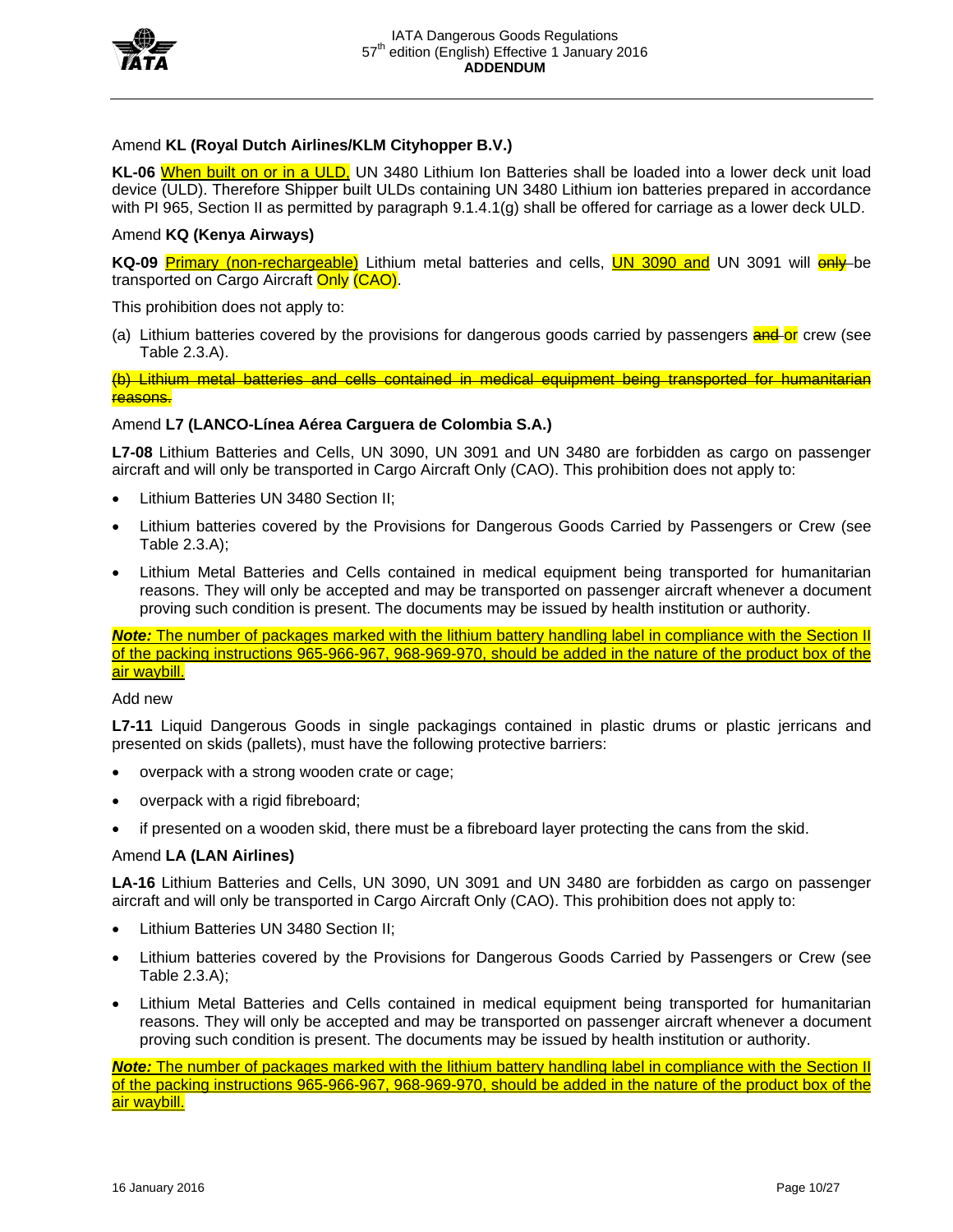

# Add new

**LA-17** Liquid Dangerous Goods in single packagings contained in plastic drums or plastic jerricans and presented on skids (pallets), must have the following protective barriers:

- overpack with a strong wooden crate or cage;
- overpack with a rigid fibreboard;
- if presented on a wooden skid, there must be a fibreboard layer protecting the cans from the skid.

# Amend **LH (Deutsche Lufthansa/Lufthansa Cargo AG)**

# **LH-02** Not Used.

Dangerous goods in consolidations will not be accepted for carriage, except for the following shipments:

- consolidations containing UN 1845, Carbon dioxide, solid (Dry ice) when used as a refrigerant;
- consolidations with only one house air waybill;
- consolidations with more than one house air waybill, in case of identical shipper.

## (see 1.3.3, 8.1.2.4, 9.1.8 and 10.8.1.5)

**LH-08** The following restrictions apply to lithium ion and lithium metal batteries as follows:

- 1. UN 3480 Lithium ion batteries prepared in accordance with Section II of Packing Instruction (PI) 965 and UN 3090 Lithium metal batteries prepared in accordance with Section II of Packing Instruction (PI) 968 will not be accepted for carriage as cargo;
- 2. All consignments containing the following UN 3480 Lithium ion batteries prepared in accordance with Section IA and IB of PI 965 are prohibited as cargo on passenger aircraft. All consignments of UN 3480 and must be shown as CAO Cargo Aircraft Only with packages bearing the Cargo Aircraft Only label:
	- UN 3090 Lithium metal batteries prepared in accordance with Section IA and IB of PI 968;
	- UN 3091 Lithium metal batteries packed with equipment prepared in accordance with Section I of PI 969;
	- UN 3091 Lithium metal batteries contained in equipment prepared in accordance with Section I of PI 970;
	- UN 3480 Lithium ion batteries prepared in accordance with Section IA and IB of PI 965;
	- UN 3481 Lithium ion batteries packed with equipment prepared in accordance with Section I of PI 966;
	- UN 3481 Lithium ion batteries contained in equipment prepared in accordance with Section I of PI 967.
- 3. All consignments containing the following UN 3090 L lithium metal batteries prepared in accordance with Section IA and IB of PI 968 are accepted as CAO as defined in these Regulations are permitted as cargo on passenger and cargo aircraft:

## These restrictions not apply to:

- UN 3481 Lithium ion batteries packed with equipment in accordance with Section  $\frac{1}{1}$  II of PI 966;
- UN 3481 Lithium ion batteries contained in equipment in accordance with Section  $\frac{1}{1}$  II of PI 967;
- UN 3091 Lithium metal batteries packed with equipment in accordance with Section  $\frac{1}{1}$  II of PI 969;
- UN 3091 Lithium metal batteries contained in equipment in accordance with Section  $\frac{1}{1}$ II of PI 970.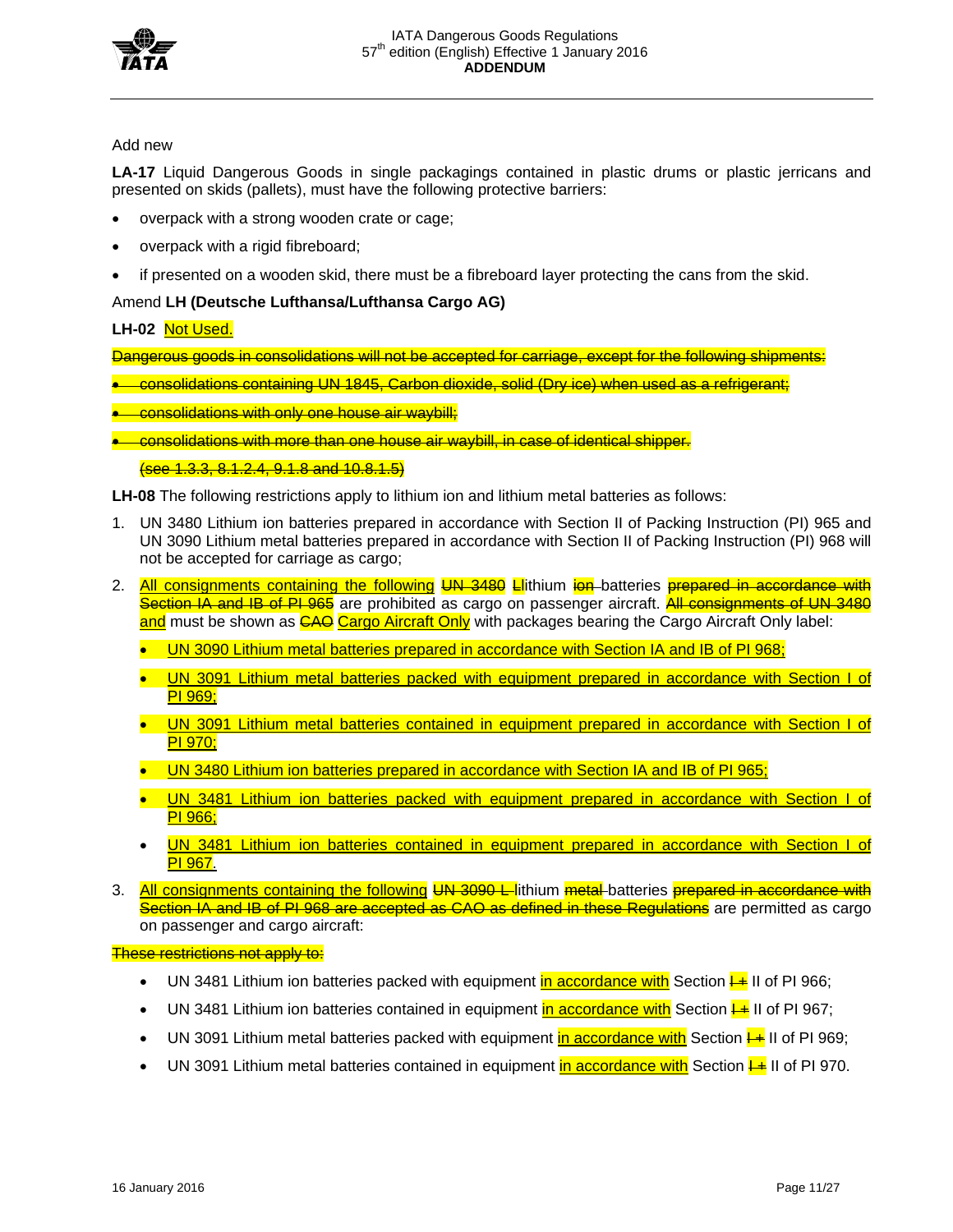

# Amend **LP (LAN Peru)**

**LP-08** Lithium Batteries and Cells, UN 3090, UN 3091 and UN 3480 are forbidden as cargo on passenger aircraft and will only be transported in Cargo Aircraft Only (CAO). This prohibition does not apply to:

- Lithium Batteries UN 3480 Section II;
- Lithium batteries covered by the Provisions for Dangerous Goods Carried by Passengers or Crew (see Table 2.3.A);
- Lithium Metal Batteries and Cells contained in medical equipment being transported for humanitarian reasons. They will only be accepted and may be transported on passenger aircraft whenever a document proving such condition is present. The documents may be issued by health institution or authority.

*Note:* The number of packages marked with the lithium battery handling label in compliance with the Section II of the packing instructions 965-966-967, 968-969-970, should be added in the nature of the product box of the air waybill.

# Add new

**LP-11** Liquid Dangerous Goods in single packagings contained in plastic drums or plastic jerricans and presented on skids (pallets), must have the following protective barriers:

- overpack with a strong wooden crate or cage;
- overpack with a rigid fibreboard;
- if presented on a wooden skid, there must be a fibreboard layer protecting the cans from the skid.

# Amend **LU (LAN Express)**

**LU-08** Lithium Batteries and Cells, UN 3090, UN 3091 and UN 3480 are forbidden as cargo on passenger aircraft and will only be transported in Cargo Aircraft Only (CAO). This prohibition does not apply to:

- Lithium Batteries UN 3480 Section II;
- Lithium batteries covered by the Provisions for Dangerous Goods Carried by Passengers or Crew (see Table 2.3.A);
- Lithium Metal Batteries and Cells contained in medical equipment being transported for humanitarian reasons. They will only be accepted and may be transported on passenger aircraft whenever a document proving such condition is present. The documents may be issued by health institution or authority.

*Note:* The number of packages marked with the lithium battery handling label in compliance with the Section II of the packing instructions 965-966-967, 968-969-970, should be added in the nature of the product box of the air waybill.

### Add new

**LU-11** Liquid Dangerous Goods in single packagings contained in plastic drums or plastic jerricans and presented on skids (pallets), must have the following protective barriers:

- overpack with a strong wooden crate or cage;
- overpack with a rigid fibreboard;
- if presented on a wooden skid, there must be a fibreboard layer protecting the cans from the skid.

# Amend **LX (Swiss International)**

**LX-06** The following items **must are** not be accepted for carriage on LX as cargo:

- UN 3090 lithium metal batteries–PI 968, Section IA, IB and II
- UN 3090 Lithium Metal Batteries–PI 968, Section IB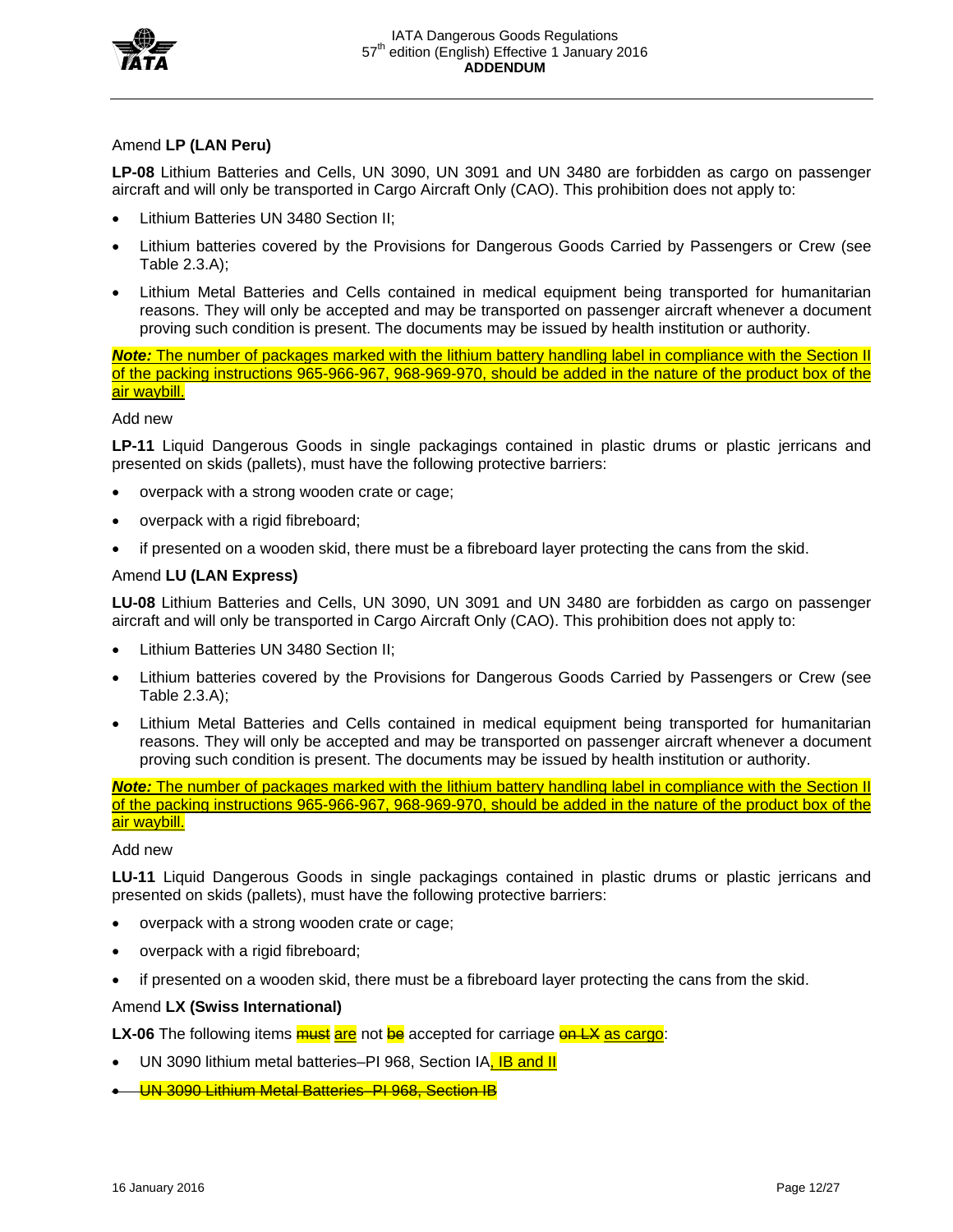

- UN 3091 lithium metal batteries packed with equipment–PI 969, Section I
- UN 3091 Lithium metal batteries contained in equipment–PI 970, Section I
- UN 3480 lithium ion batteries–PI 965, Section IA, IB and II
- UN 3481 lithium ion batteries packed with equipment PI 966, Section I
- UN 3481 lithium ion batteries contained in equipment PI 967, Section I

For Lithium Ion Batteries of UN 3480–PI 965, Section IB an approval by LX Headquarters is required. For more information, please contact your local LX Cargo office.

## Amend **M3 (ABSA Cargo Airline)**

**M3-08** Lithium Batteries and Cells, UN 3090, UN 3091 and UN 3480 are forbidden as cargo on passenger aircraft and will only be transported in Cargo Aircraft Only (CAO). This prohibition does not apply to:

- Lithium Batteries UN 3480 Section II;
- Lithium batteries covered by the Provisions for Dangerous Goods Carried by Passengers or Crew (see Table 2.3.A);
- Lithium Metal Batteries and Cells contained in medical equipment being transported for humanitarian reasons. They will only be accepted and may be transported on passenger aircraft whenever a document proving such condition is present. The documents may be issued by health institution or authority.

*Note:* The number of packages marked with the lithium battery handling label in compliance with the Section II of the packing instructions 965-966-967, 968-969-970, should be added in the nature of the product box of the air waybill.

## Add new

**M3-11** Liquid Dangerous Goods in single packagings contained in plastic drums or plastic jerricans and presented on skids (pallets), must have the following protective barriers:

- overpack with a strong wooden crate or cage;
- overpack with a rigid fibreboard;
- if presented on a wooden skid, there must be a fibreboard layer protecting the cans from the skid.

# Amend **M7 (MASAIR–Aerotransportes Mas de carga SA. De CV.)**

**M7-08** Lithium Batteries and Cells, UN 3090, UN 3091 and UN 3480 are forbidden as cargo on passenger aircraft and will only be transported in Cargo Aircraft Only (CAO). This prohibition does not apply to:

- Lithium Batteries UN 3480 Section II;
- Lithium batteries covered by the Provisions for Dangerous Goods Carried by Passengers or Crew (see Table 2.3.A);
- Lithium Metal Batteries and Cells contained in medical equipment being transported for humanitarian reasons. They will only be accepted and may be transported on passenger aircraft whenever a document proving such condition is present. The documents may be issued by health institution or authority.

*Note:* The number of packages marked with the lithium battery handling label in compliance with the Section II of the packing instructions 965-966-967, 968-969-970, should be added in the nature of the product box of the air waybill.

### Add new

**M7-11** Liquid Dangerous Goods in single packagings contained in plastic drums or plastic jerricans and presented on skids (pallets), must have the following protective barriers:

overpack with a strong wooden crate or cage;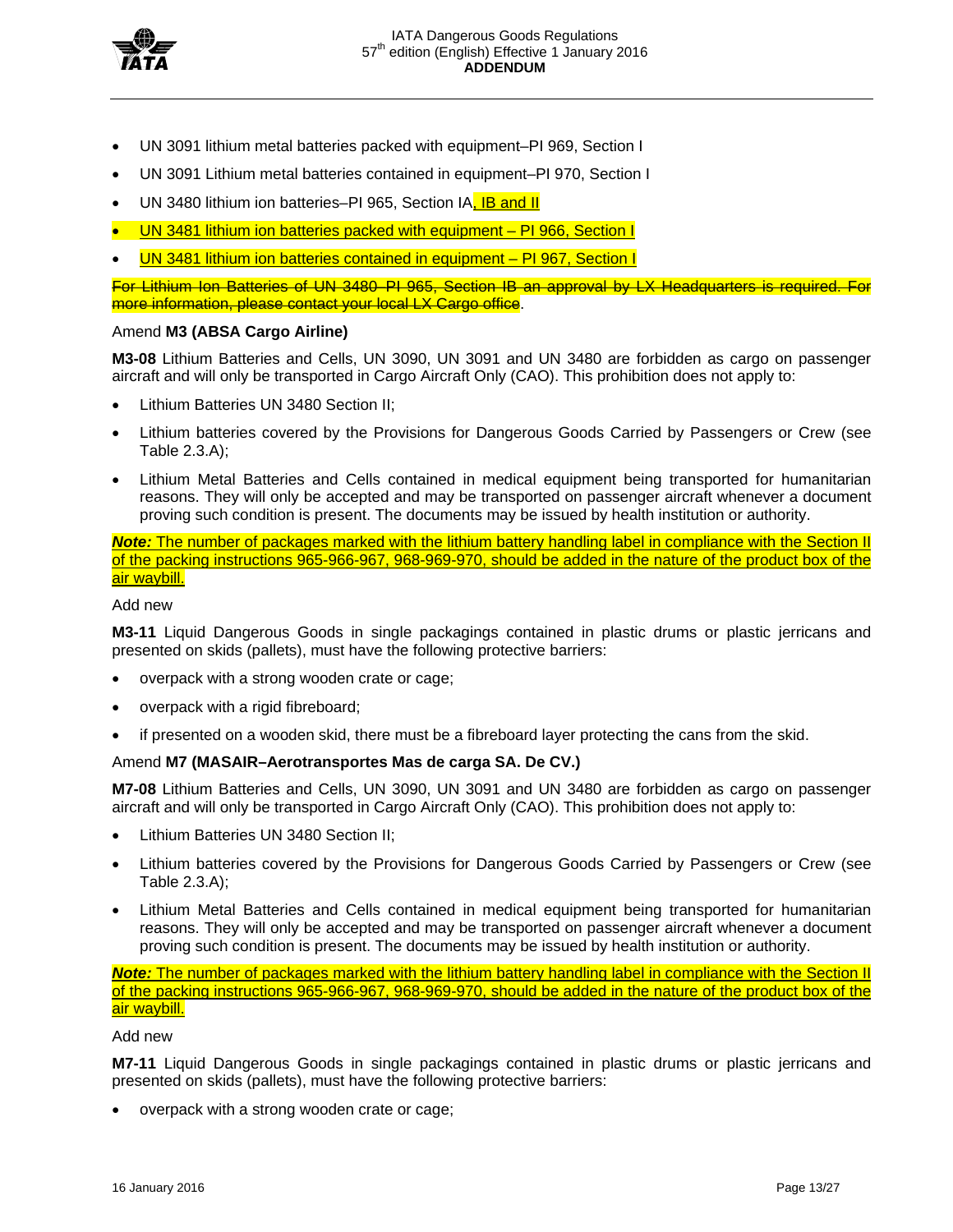

- overpack with a rigid fibreboard;
- if presented on a wooden skid, there must be a fibreboard layer protecting the cans from the skid.

## Amend **MN (Comair Pty)**

Add new

**MN-08** Dry ice, UN 1845 will be accepted for transportation, provided that packing instruction 954 is complied with. This is outside the Company Policy as specified in MN-01.

**MN-09** Environmentally hazardous substance, liquid, UN 3082 will be accepted for transportation, provided that packing instruction 964 or Y964 is complied with. This is outside the Company Policy as specified in MN-01.

**MN-10** Biological substance, Category B, UN 3373 will be accepted for transportation, provided that packing instruction 650 is complied with. This is outside the Company Policy as specified in MN-01.

### Amend **MP (Martinair Holland)**

**MP-06** When built on or in a ULD, UN 3480 Lithium Ion Batteries shall be loaded into a lower deck unit load device (ULD). Therefore Shipper built ULDs containing UN 3480 Lithium ion batteries prepared in accordance with PI 965, Section II as permitted by paragraph 9.1.4.1(g) shall be offered for carriage as a lower deck ULD.

### Amend **OM (MIAT—Mongolian Airlines)**

**OM-15** Lithium metal and or lithium alloy cells and batteries packed with or contained in equipment (UN 3091) are prohibited from carriage as cargo on OM flights/aircraft (see PI 969 and PI 970).

#### *Note:*

*The above requirement does not apply to Company Material.*

**OM-19** Lithium ion batteries as follows will not be accepted for carriage as cargo:

- UN 3480 Lithium ion cells and batteries, including lithium polymer cells and batteries, prepared in accordance with **Section IA and IB of** Packing Instruction 965;
- UN 3481 Lithium ion and or lithium polymer cells and batteries packed with or contained in equipment, prepared in accordance with Section I of Packing Instructions 966 and 967.

### *Note:*

*The above restriction does not apply to MIAT-Mongolian Airlines Company Material-COMAT.*

### Amend **PZ (Transportes del Mercosul–TAM)**

**PZ-08** Lithium Batteries and Cells, UN 3090, UN 3091 and UN 3480 are forbidden as cargo on passenger aircraft and will only be transported in Cargo Aircraft Only (CAO). This prohibition does not apply to:

- Lithium Batteries UN 3480 Section II;
- Lithium batteries covered by the Provisions for Dangerous Goods Carried by Passengers or Crew (see Table 2.3.A);
- Lithium Metal Batteries and Cells contained in medical equipment being transported for humanitarian reasons. They will only be accepted and may be transported on passenger aircraft whenever a document proving such condition is present. The documents may be issued by health institution or authority.

*Note:* The number of packages marked with the lithium battery handling label in compliance with the Section II of the packing instructions 965-966-967, 968-969-970, should be added in the nature of the product box of the air waybill.

### Add new

**PZ-11** Liquid Dangerous Goods in single packagings contained in plastic drums or plastic jerricans and presented on skids (pallets), must have the following protective barriers: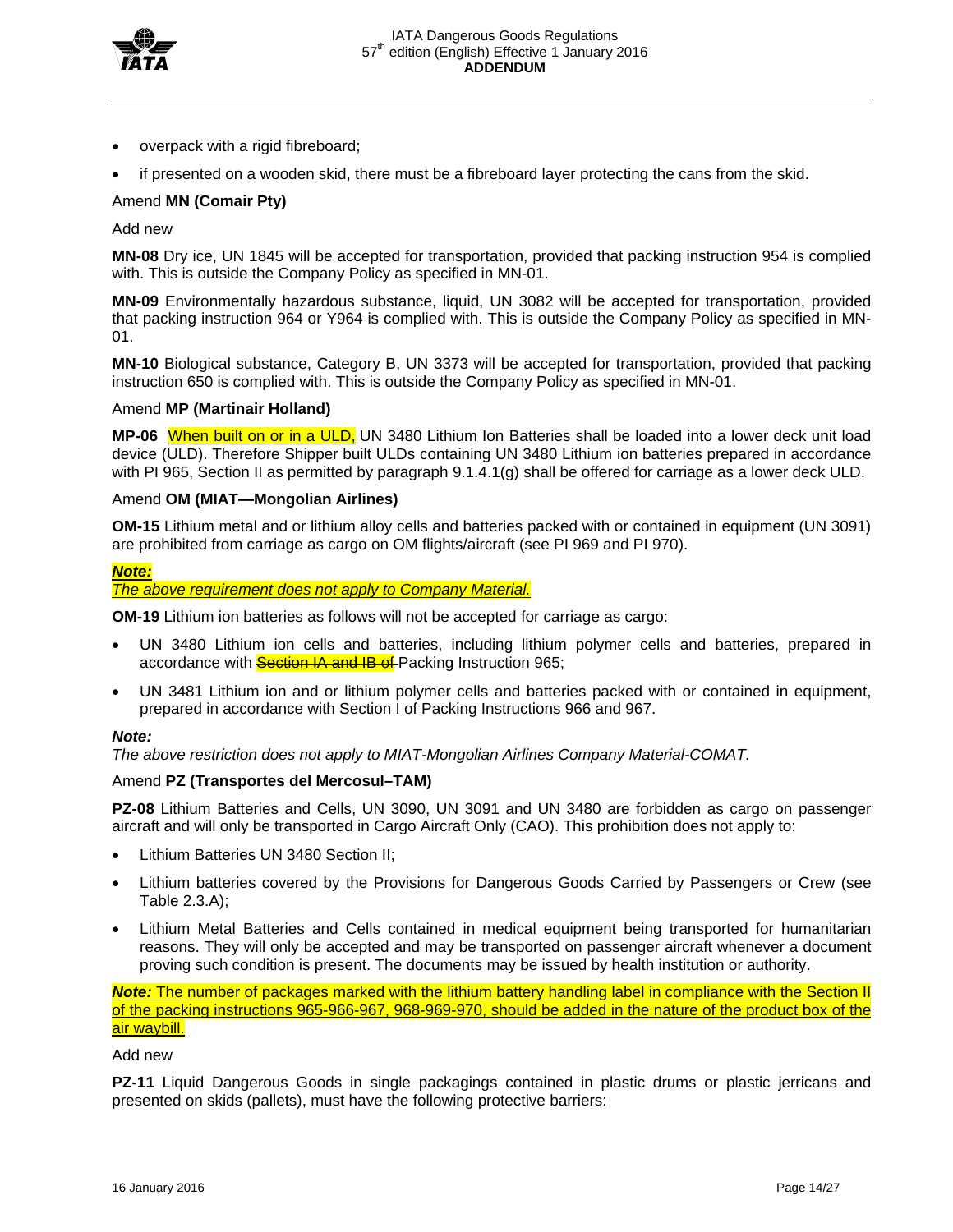

- overpack with a strong wooden crate or cage;
- overpack with a rigid fibreboard;
- if presented on a wooden skid, there must be a fibreboard layer protecting the cans from the skid.

# Amend **QK (Jazz Aviation LP)**

**QK-06** The number of packages of Section II Lithium Batteries in Packing Instructions 965966, 967, 969 and 970 must be indicated on the Air Waybill.

### Add new

**QK-07** Effective March 1, 2016, Jazz Aviation will not accept UN3480, Lithium ion or lithium polymer cells and batteries as cargo prepared in accordance with Section II of Packing Instruction 965. All consignments of UN3480, Lithium ion or lithium polymer cells and batteries must be offered for transport in accordance with Section IA or IB of Packing Instruction 965.

**QK-08** UN3171, **Battery-powered vehicle,** that are powered by lithium ion batteries, the following additional requirements must be met:

- an indication that the vehicle is powered by lithium ion batteries, and **the net weight of lithium ion batteries in each vehicle** must be added to the "Additional Handling Information" section on the Shipper's Declaration for Dangerous Goods;
- vehicles must be equipped with an effective means of preventing accidental activation.

Lithium ion batteries which have been removed from the vehicle and are packed separate from the vehicle in the same outer packaging, must be offered for transport as UN 3481, **Lithium ion batteries packed with equipment** and Packing Instruction 966 applies.

### Amend **QR (Qatar Airways)**

**QR-07** The following dangerous goods will not be accepted for carriage as cargo:

- UN 3090–Lithium metal cells and batteries, including lithium alloy cells and batteries, prepared in accordance with Section IA and IB of Packing Instruction 968. UN 3090 prepared in accordance with Section II of Packing Instruction 968 will be accepted for carriage.
- UN 3480–Lithium ion cells and batteries, including lithium polymer cells and batteries, prepared in accordance with Section IA and Section IB of Packing Instruction 965. UN 3480 prepared in accordance with Sections IB and II of Packing Instruction 965 will be accepted on both passenger and cargo aircraft.

### Add New **RO (TAROM Airlines)**

**RO-04** Lithium ion or lithium polymer cells and batteries UN 3480 are prohibited for carriage as cargo on TAROM aircrafts.

This applies to Section IA, Section IB and Section II of PI 965.

This prohibition does not apply to:

- Lithium metal or lithium alloy cells and batteries packed with or contained in equipment (UN 3091) in accordance with PI 969 and PI 970.
- Lithium ion or lithium polymer cells and batteries packed with or contained in equipment (UN 3481) in accordance with PI 966 and PI967.

### Amend **RV (Air Canada Rouge)**

**RV-06** The number of packages of Section II Lithium Batteries in Packing Instructions **965966**, 967, 969 and 970 must be indicated on the Air Waybill.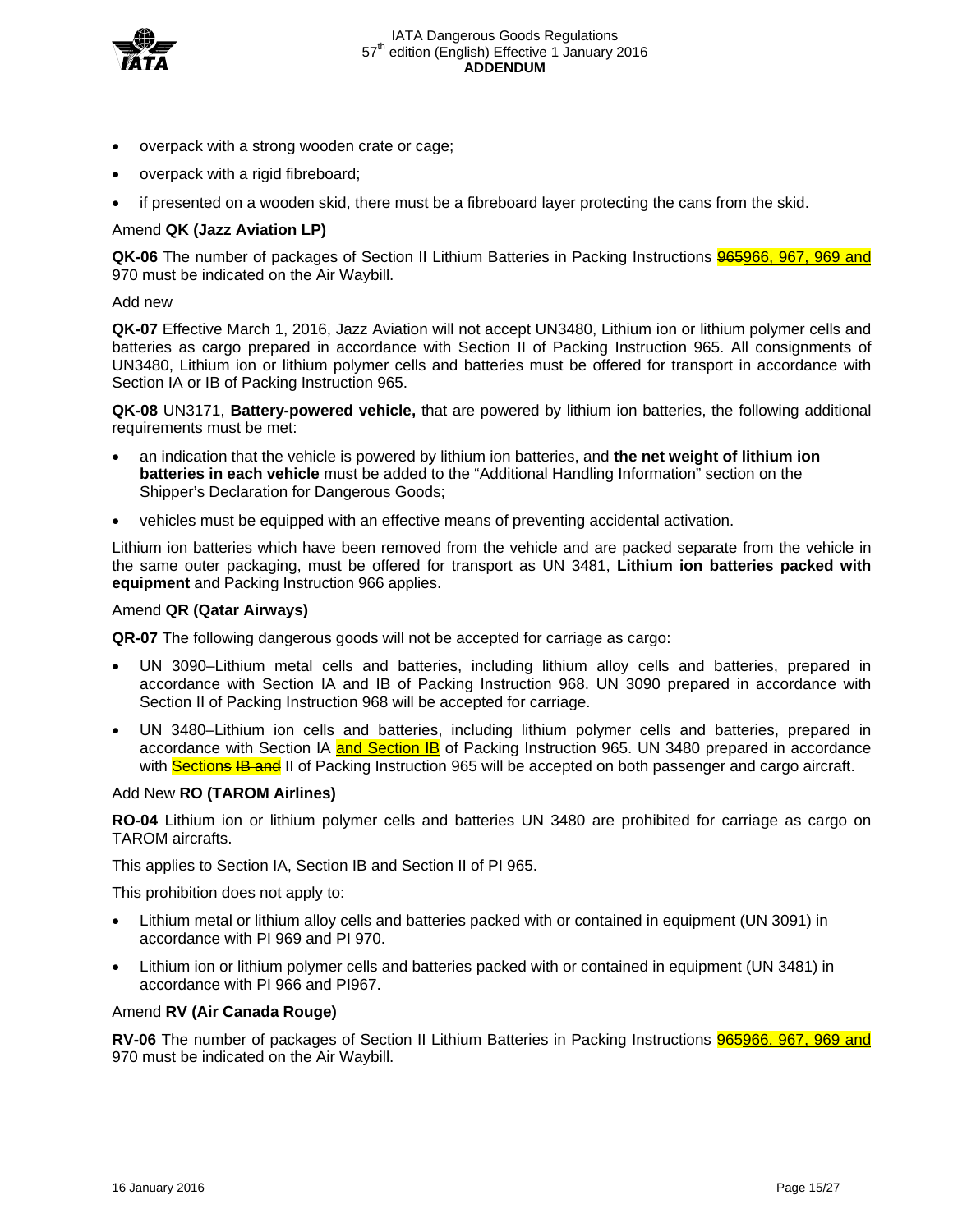

## Add new

**RV-07** Effective March 1, 2016, Air Canada Rouge will not accept UN3480, Lithium ion or lithium polymer cells and batteries as cargo prepared in accordance with Section II of Packing Instruction 965. All consignments of UN3480, Lithium ion or lithium polymer cells and batteries must be offered for transport in accordance with Section IA or IB of Packing Instruction 965.

**RV-08** UN3171, **Battery-powered vehicle,** that are powered by lithium ion batteries, the following additional requirements must be met:

- An indication that the vehicle is powered by lithium ion batteries, and **the net weight of lithium ion batteries in each vehicle** must be added to the "Additional Handling Information" section on the Shipper's Declaration for Dangerous Goods;
- vehicles must be equipped with an effective means of preventing accidental activation.

Lithium ion batteries which have been removed from the vehicle and are packed separate from the vehicle in the same outer packaging, must be offered for transport as UN 3481, **Lithium ion batteries packed with equipment** and Packing Instruction 966 applies.

## Amend **SV (Saudi Arabian Airlines)**

Add new

**SV-14** The following dangerous goods will not be accepted for carriage as cargo on Saudia aircraft (passenger and cargo):

- UN 3090 Lithium metal cells and batteries, including lithium alloy cells and batteries, prepared in accordance with Section IA, IB and II of Packing Instruction 968. This prohibition also includes lithium metal batteries shipped under an approval in accordance with Special Provision A88 and A99 and exemption in accordance with Special Provision A201.
- UN 3480 Lithium ion cells and batteries, including lithium polymer cells and batteries, prepared in accordance with Section lA, IB and II of Packing Instruction 965. This prohibition also includes lithium ion batteries shipped under an approval in accordance with Special Provision A88 and A99.

### *Note:*

*Exception: COMAT parts and Supplies offered by SV Stores.* 

### Amend **TG (Thai Airways International)**

**TG-09** UN 3480–Lithium ion cells and batteries packed in accordance with Section IA, IB and II of Packing Instruction 965 and UN 3481 prepared in accordance with Section I of Packing Instruction 966 and Packing Instruction 967 will not be accepted for carriage as cargo on TG aircraft.

# Add new **UA (United Airlines)**

**UA-05** UN 3171, Battery-powered vehicle will not be accepted by United Airlines. In addition, devices containing lithium ion batteries will not be accepted as follows:

- the device with the installed lithium ion battery meets the definition of a vehicle as set out in Special Provision A21;
- the lithium ion battery is packed with a device that meets the definition of a vehicle as set out in Special Provision A21.

# Amend **UC (LAN Cargo)**

**UC-08** Lithium Batteries and Cells, UN 3090, UN 3091 and UN 3480 are forbidden as cargo on passenger aircraft and will only be transported in Cargo Aircraft Only (CAO). This prohibition does not apply to:

Lithium Batteries UN 3480 Section II;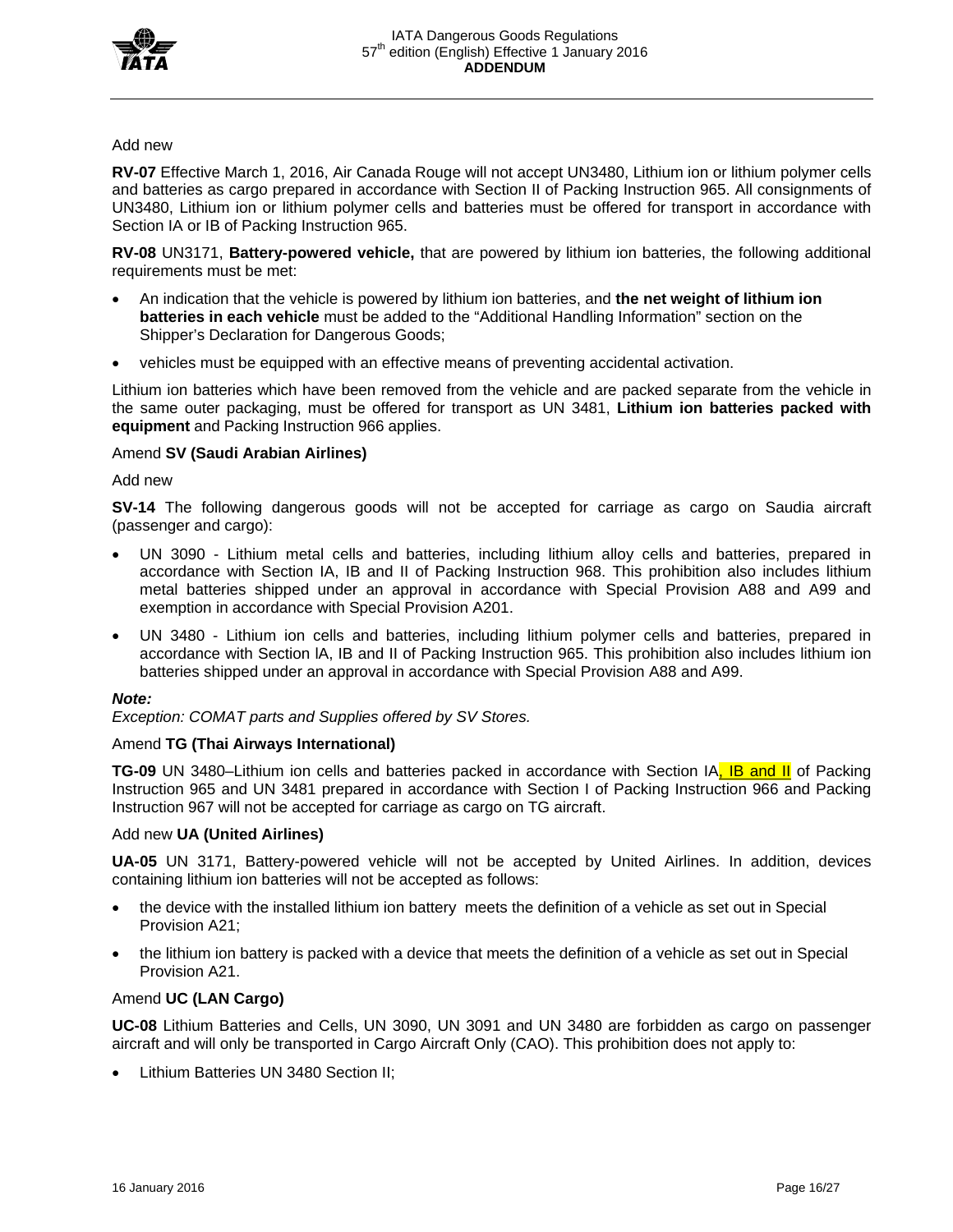

- Lithium batteries covered by the Provisions for Dangerous Goods Carried by Passengers or Crew (see Table 2.3.A);
- Lithium Metal Batteries and Cells contained in medical equipment being transported for humanitarian reasons. They will only be accepted and may be transported on passenger aircraft whenever a document proving such condition is present. The documents may be issued by health institution or authority.

*Note:* The number of packages marked with the lithium battery handling label in compliance with the Section II of the packing instructions 965-966-967, 968-969-970, should be added in the nature of the product box of the air waybill.

## Add new

**UC-11** Liquid Dangerous Goods in single packagings contained in plastic drums or plastic jerricans and presented on skids (pallets), must have the following protective barriers:

- overpack with a strong wooden crate or cage;
- overpack with a rigid fibreboard;
- if presented on a wooden skid, there must be a fibreboard layer protecting the cans from the skid.

## Add new **UH (Atlasjet Ukraine)**

**UH-01** The shipper must provide a 24-hour emergency telephone number of a person/agency, who is knowledgeable of the hazards, characteristics and actions to be taken in case of an accident or incident concerning each of the dangerous goods being transported. This telephone number, including the country and area code, preceded by the words "**Emergency Contact**" or "**24-Hour Number**" must be inserted on the "Handling Information" box of the DGD and also outside of the package (see 8.1.6.11 and 10.8.3.11).

A 24-hour emergency telephone number is not required for shipments that do not require a Shipper's Declaration for Dangerous Goods.

**UH-02** Dangerous goods in consolidations will not be accepted for carriage except for the following shipments:

- consolidated shipments/consolidations containing Carbon dioxide, solid (dry ice) when used as a refrigerant;
- one master air waybill with one house air waybill;
- one master air waybill with more than one house air waybill from the same shipper and different consignees.

**UH-03** Booking and confirmation are required for all dangerous goods shipments as defined in these regulations (see 1.3.2 and 9.1.2).

Atlasjet Ukraine Cargo:

Tel: +38 044 277 41 41 / +38 044 277 41 41 (ext. 8648)

Fax: +38 044 277 41 41

e-mail: cargo-ua@atlasglb.com

**UH-04** Material Safety Data Sheet (MSDS) must be provided for dangerous goods except for dangerous goods in Class 7, vehicles, dangerous goods in apparatus or machinery and engines, ID 8000, Magnetized material, carbon dioxide, solid (dry ice) and Division 6.2. The MSDS must be written in English. The MSDS must include the UN number; proper shipping name and other relevant transport information (see 8.0.1 and 8.3).

**UH-05** Explosives will not be accepted for carriage, except substances and articles of Division 1.4S (see Packing Instructions 101–143).

**UH-06** Dangerous Goods in Excepted Quantities will not be accepted.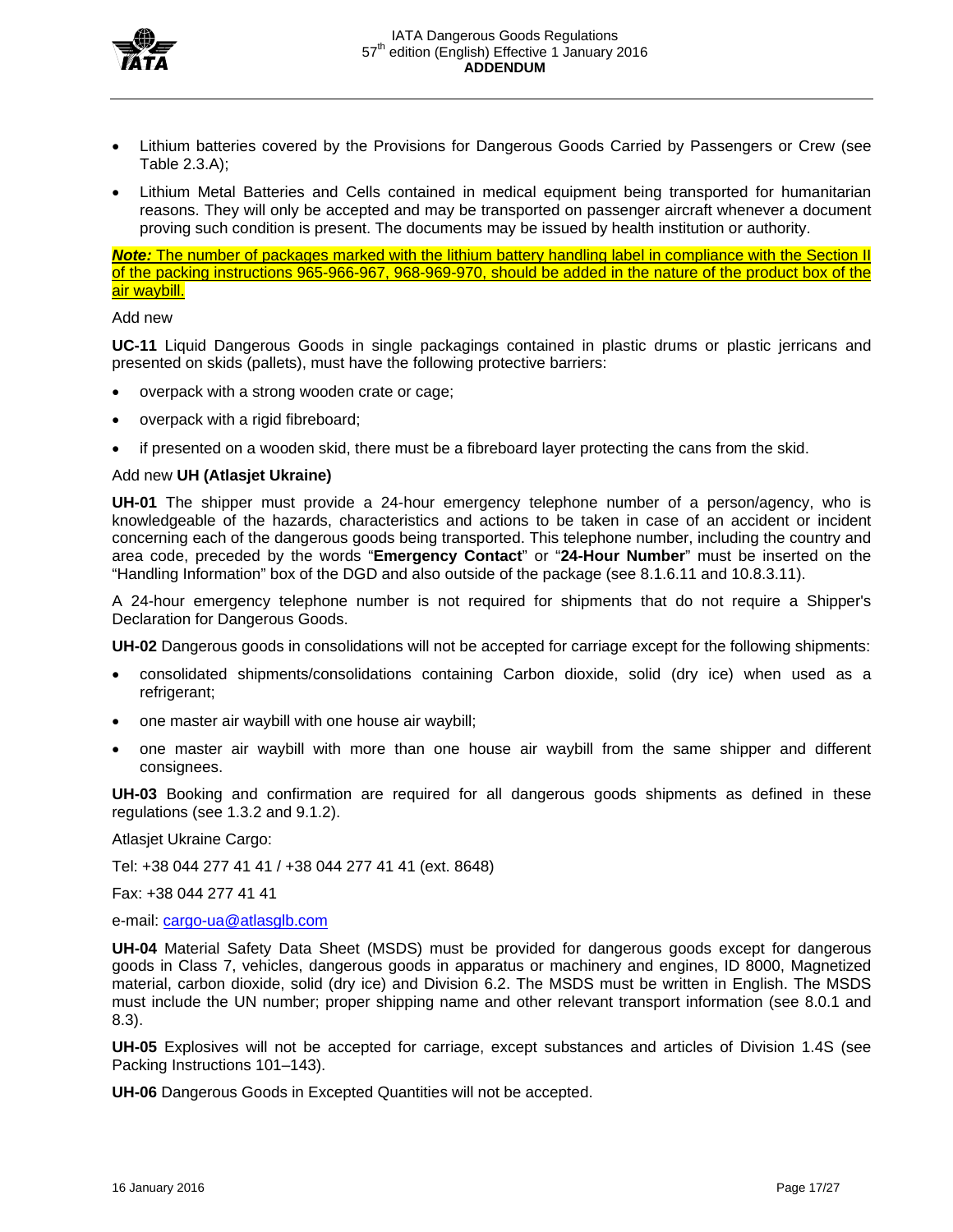

**UH-07** Class 8, Corrosive materials Packing Group I & II will not be accepted for carriage (see 800 series packing instruction).

**UH-08** Class 7, Radioactive materials will not be accepted for carriage.

**UH-09** The following items will not be accepted on Atlasjet Ukraine flights:

- UN 2803—Gallium;
- UN 2809—Mercury; and
- UN 3506 Mercury contained in manufactured articles.

**UH-10** UN 3090 Lithium metal batteries. Lithium metal cells and batteries are prohibited from carriage as cargo on Atlasjet Ukraine aircraft. This applies to Section IA, IB and Section II of Packing Instruction 968.

This prohibition does not apply to:

- lithium metal cells and batteries packed with or contained in equipment (UN 3091) in accordance with PI 969 and PI 970 and lithium ion cells and batteries (UN 3480 and UN 3481) in accordance with PI 965 to PI 967; or
- lithium batteries (rechargeable and non-rechargeable) covered by the Provisions for Dangerous Goods Carried by Passengers or Crew (see DGR 2.3.2 to 2.3.5 and Table 2.3.A).

**UH-11** All shipments of lithium batteries contained in equipment prepared in accordance with Section II of PI 967 or PI 970 must include the mandatory wording on the air waybill as shown in Section II ("Lithium ion batteries in compliance with Section II of PI 967" or "Lithium metal batteries in compliance with Section II of PI 970"). This applies even to shipments where no lithium battery handling label is required to be affixed to the package(s).

**UH-12** Dangerous goods as defined in these Regulations will not be accepted in Air Mail (see DGR 2.4).

## Amend **VA (Virgin Australia)**

Add new

**VA-04** Gaseous oxygen or air cylinders required for medical use are only accepted for transport in or as carryon baggage **(see 2.3.4.1)**.

# Amend **XG (SunExpress Deutschland GmbH)**

Add new

**XG-08** Lithium ion and lithium metal cells and batteries will not be accepted for carriage as cargo. This prohibition applies to all parts of Packing Instructions 965 to 970.

This prohibition does not apply to lithium batteries (rechargeable and non-rechargeable) covered by the Provisions for Dangerous Goods Carried by Passengers or Crew (see 2.3.2 to 2.3.5 and Table 2.3.A).

### Amend **XL (LAN Ecuador)**

**XL-08** Lithium Batteries and Cells, UN 3090, UN 3091 and UN 3480 are forbidden as cargo on passenger aircraft and will only be transported in Cargo Aircraft Only (CAO). This prohibition does not apply to:

- Lithium Batteries UN 3480 Section II;
- Lithium batteries covered by the Provisions for Dangerous Goods Carried by Passengers or Crew (see Table 2.3.A);
- Lithium Metal Batteries and Cells contained in medical equipment being transported for humanitarian reasons. They will only be accepted and may be transported on passenger aircraft whenever a document proving such condition is present. The documents may be issued by health institution or authority.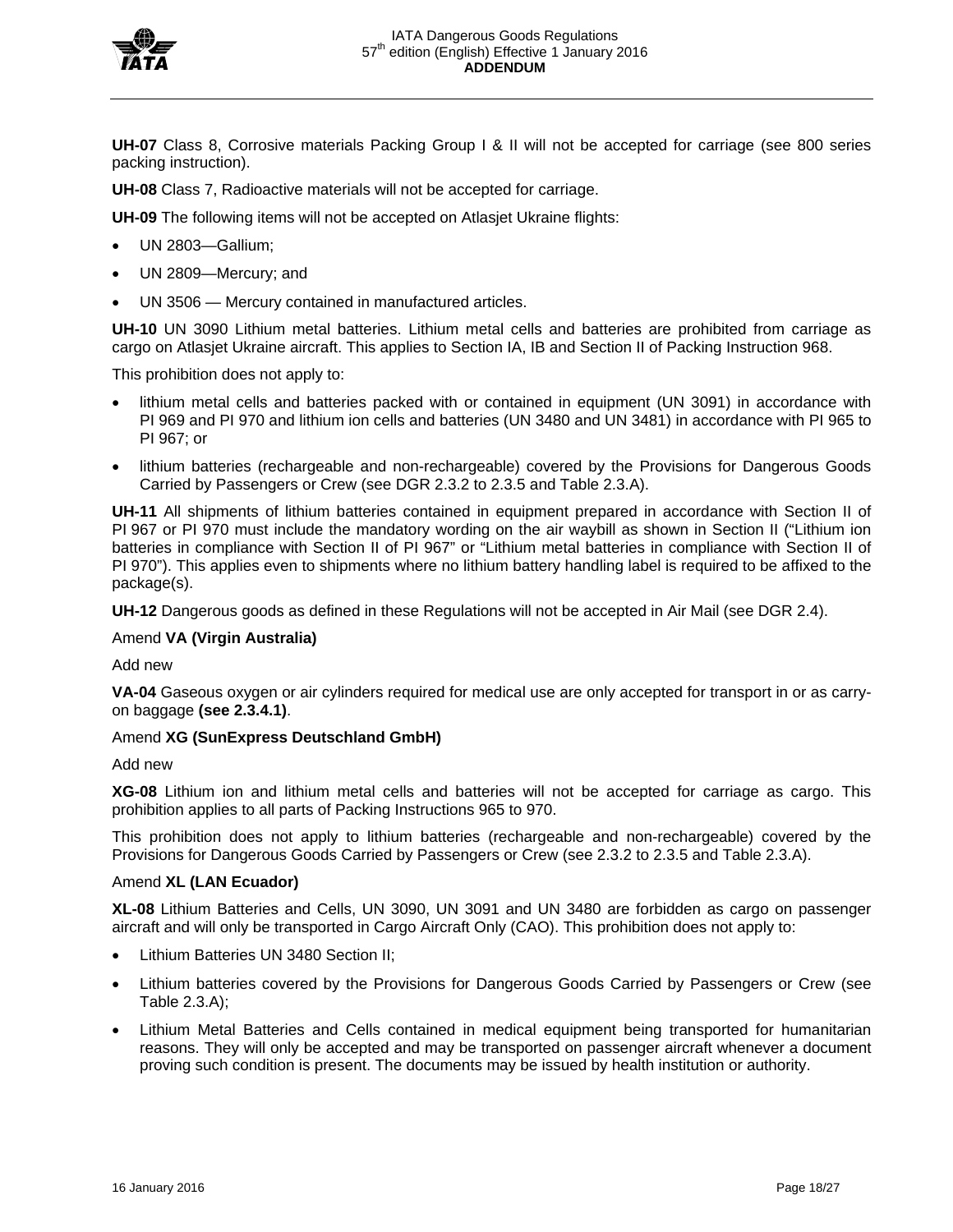

*Note:* The number of packages marked with the lithium battery handling label in compliance with the Section II of the packing instructions 965-966-967, 968-969-970, should be added in the nature of the product box of the air waybill.

Add new

**XL-11** Liquid Dangerous Goods in single packagings contained in plastic drums or plastic jerricans and presented on skids (pallets), must have the following protective barriers:

- overpack with a strong wooden crate or cage;
- overpack with a rigid fibreboard;
- if presented on a wooden skid, there must be a fibreboard layer protecting the cans from the skid.

## Amend **XQ (SunExpress)**

### Add new

**XQ-08** Lithium ion and lithium metal cells and batteries will not be accepted for carriage as cargo. This prohibition applies to all parts of Packing Instructions 965 to 970.

This prohibition does not apply to lithium batteries (rechargeable and non-rechargeable) covered by the Provisions for Dangerous Goods Carried by Passengers or Crew (see 2.3.2 to 2.3.5 and Table 2.3.A).

## **Section 2**

Pages 24-25, revise Table 2.3.A as below:

# **TABLE 2.3.A Provisions for Dangerous Goods Carried by Passengers or Crew (Subsection 2.3)**

| The pilot-in-command must be informed of the location                                                                                                                                                                                                                                                                                                                                                                                                              |                         |            |            |     |  |  |  |  |  |  |
|--------------------------------------------------------------------------------------------------------------------------------------------------------------------------------------------------------------------------------------------------------------------------------------------------------------------------------------------------------------------------------------------------------------------------------------------------------------------|-------------------------|------------|------------|-----|--|--|--|--|--|--|
| Permitted in or as carry-on baggage                                                                                                                                                                                                                                                                                                                                                                                                                                |                         |            |            |     |  |  |  |  |  |  |
| Permitted in or as checked baggage                                                                                                                                                                                                                                                                                                                                                                                                                                 |                         |            |            |     |  |  |  |  |  |  |
| The approval of the operator is required                                                                                                                                                                                                                                                                                                                                                                                                                           |                         |            |            |     |  |  |  |  |  |  |
| Avalanche rescue backpack, one (1) per person, containing a cartridge of compressed gas in Div.<br><b>YES</b><br><b>YES</b><br><b>YES</b><br>2.2. May also be equipped with a pyrotechnic trigger mechanism containing less no more than<br>200 mg net of Div. 1.4S. The backpack must be packed in such a manner that it cannot be<br>accidentally activated. The airbags within the backpacks must be fitted with pressure relief valves.                        |                         |            |            |     |  |  |  |  |  |  |
| Batteries, spare/loose, including lithium metal or lithium ion cells or batteries, for portable<br>electronic devices must be carried in carry-on baggage only. Articles which have the primary purpose<br>as a power source, e.g. power banks are considered as spare batteries. These batteries must be<br>individually protected to prevent short circuits.                                                                                                     | <b>NO</b>               | <b>NO</b>  | <b>YES</b> | NO. |  |  |  |  |  |  |
| Heat producing articles such as underwater torches (diving lamps) and soldering irons. (See 2.3.4.6<br>for details.)                                                                                                                                                                                                                                                                                                                                               | <b>NO</b><br><b>YES</b> | <b>YES</b> | <b>YES</b> | NO. |  |  |  |  |  |  |
| Lithium Batteries: Portable electronic devices containing lithium metal or lithium ion batteries,<br>including medical devices such as portable oxygen concentrators (POC) and consumer electronics<br>such as cameras, mobile phones, laptops, and tablets and power banks, when carried by passengers<br>or crew for personal use. (see 2.3.5.9). Batteries must not exceed 2 g for lithium metal batteries and<br>100 Wh for lithium ion batteries.<br>$\cdots$ | <b>YES</b>              | <b>YES</b> | NO.        |     |  |  |  |  |  |  |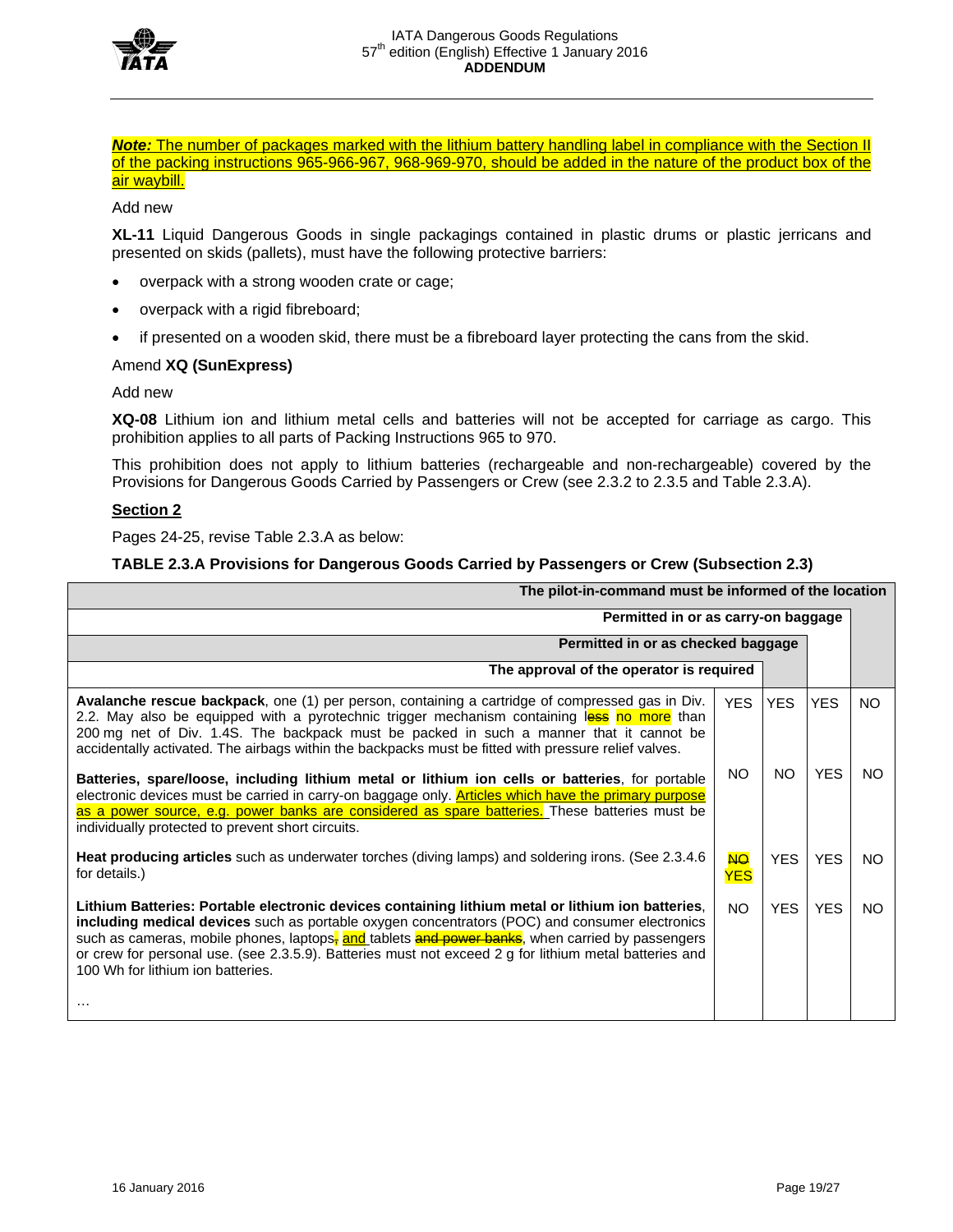

Page 27, revise paragraph as shown:

# **2.3.5.9 Portable Electronic Devices (Including Medical Devices) containing Batteries**

Portable electronic devices, which may include medical devices such as portable oxygen concentrators (POC) and consumer electronics such as cameras, mobile phones, laptops, and tablets and power banks containing batteries when carried by passengers or crew for personal use, which should be carried in carry-on baggage. Spare batteries must be individually protected to prevent short circuits by placement in the original retail packaging or by otherwise insulating terminals, e.g. by taping over exposed terminals or placing each battery in a separate plastic bag or protective pouch and carried in carry-on baggage only. In addition, lithium batteries are subject to the following conditions:

(a) each installed or spare battery must not exceed:

- 1. for lithium metal or lithium alloy batteries, a lithium content of not more than 2 g; or
- 2. for lithium ion batteries, a watt-hour rating of not more than 100 Wh.
- (b) batteries and cells must be of a type that meets the requirements of the UN Manual of Tests and Criteria, Part III, subsection 38.3;
- (c) articles containing lithium metal or lithium ion cells or batteries, the primary purpose of which is to provide power to another device, e.g. power banks, are permitted in carry-on baggage only. These articles must be individually protected to prevent short circuits by placement in the original retail packaging or by otherwise insulating terminals, e.g. by taping over exposed terminals or placing each battery in a separate plastic bag or protective pouch;
- (d) electronic cigarettes containing lithium batteries are permitted in carry-on baggage only (see 2.3.5.17);
- (e) if devices are carried in checked baggage the passenger/crew member must take measures to prevent unintentional activation.

# **Section 4**

|                  | Proper Shipping Name/Description | <b>Class</b>                |                 |    |                  |             |                               |             | Passenger and Cargo Aircraft |             |                    | Cargo Aircraft<br>Only |                    |  |           |      |  |
|------------------|----------------------------------|-----------------------------|-----------------|----|------------------|-------------|-------------------------------|-------------|------------------------------|-------------|--------------------|------------------------|--------------------|--|-----------|------|--|
| UN/<br>ID<br>no. |                                  | or<br>Div.<br>(Sub<br>Risk) | Hazard Label(s) | PG | EQ<br>see<br>2.6 | Pkg<br>Inst | Ltd Qty<br>Max Net<br>Qty/Pkg | Pkg<br>Inst | Max Net<br>Qty/Pkg           | Pkg<br>Inst | Max Net<br>Qty/Pkg | S.P.<br>see<br>4.4     | <b>ERG</b><br>Code |  |           |      |  |
| A                | B                                | C                           | D               | E  | F                | G           | н                             |             | J                            | Κ           |                    | M                      | N                  |  |           |      |  |
|                  | 1,3,2-Benzodioxaborole           |                             |                 |    |                  |             | Forbidden                     |             | Forbidden                    |             | Forbidden          | A210                   |                    |  |           |      |  |
|                  | Catecholborane                   |                             |                 |    |                  | Forbidden   |                               |             |                              |             |                    |                        | Forbidden          |  | Forbidden | A210 |  |

Table 4.2: Add new entries as shown:

Page 376 add new special provision

**A210** This substance is forbidden for transport by air. It may be transported on cargo aircraft only with the prior approval of the appropriate authority of the State of Origin and the State of the Operator under the written conditions established by those authorities.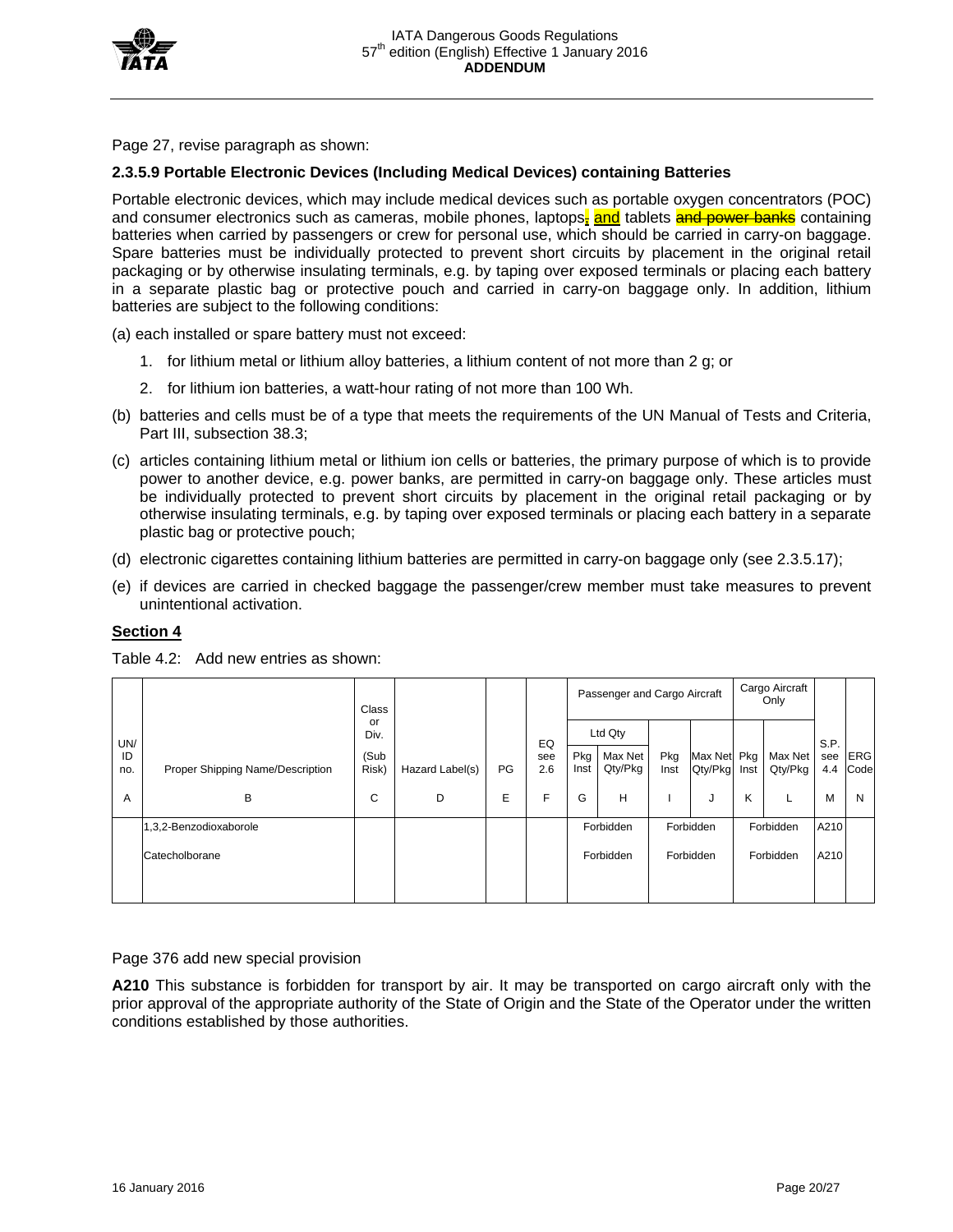

# **Section 5**

Page 492, amend Packing Instruction 492 as shown:

# **PACKING INSTRUCTION 492**

…

# **Compatibility Requirements**

- substances must be compatible with their packagings as required by 5.0.2.6;
- metal packagings must be corrosion resistant or be protected against corrosion.

...

# **Additional Packing Requirements**

- packagings must meet Packing Group II performance standards;
- cells must be packed in outer packagings with sufficient cushioning material to prevent contact between cells and between cells and the internal surfaces of the outer packaging and to ensure that no dangerous movement of the cells within the outer packaging occurs in transport;
- batteries must be protected against short circuit and must be isolated in such a manner as to prevent short circuits.

…

Pages 564 and 565, amend Packing Instruction 952 as shown:

# **PACKING INSTRUCTION 952**

This instruction applies to UN 3171 Battery-powered equipment and Battery-powered vehicle on passenger aircraft and Cargo Aircraft Only. This applies to vehicles and equipment that are powered by wet batteries or sodium batteries and to vehicles powered by lithium batteries and which are transported with these batteries installed. Examples of such vehicles and equipment are electrically powered cars, lawn mowers, wheelchairs and other mobility aids. Vehicles that also contain an internal combustion engine or fuel cell engine must be consigned under UN 3166 (see PI 950 or PI 951).

Where vehicles could possibly be handled in other than an upright position, the vehicle must be secured in a strong, rigid outer packaging of the type below. The vehicle must be secured by means capable of restraining the vehicle in the outer packaging to prevent any movement during transport which would change the orientation or cause the vehicle to be damaged.

…

Battery-powered vehicles, machines or equipment must meet the following requirements:

- (a) Batteries. All batteries must be installed and securely fastened in the battery holder of the vehicle, machinery or equipment and be protected in such a manner as to prevent damage and short circuits. In addition:
	- 1. if spillable batteries are installed and it is possible for the vehicle, machine or equipment to be handled in such a way that batteries would not remain in their intended orientation, they must be removed and packed according to Packing Instruction 492 or 870, as applicable;
	- 2. if lithium batteries are installed in a vehicle, they must meet the provisions of 3.9.2.6, unless otherwise approved by the appropriate national authority of the State of origin. Lithium batteries identified by the manufacturer as being defective for safety reasons, or that have been damaged, that have the potential of producing a dangerous evolution of heat, fire or short circuit are forbidden for transport (e.g. those being returned to the manufacturer for safety reasons). The batteries must be securely fastened in the vehicle, machinery or equipment and must be protected in such a manner as to prevent damage and short circuits;

…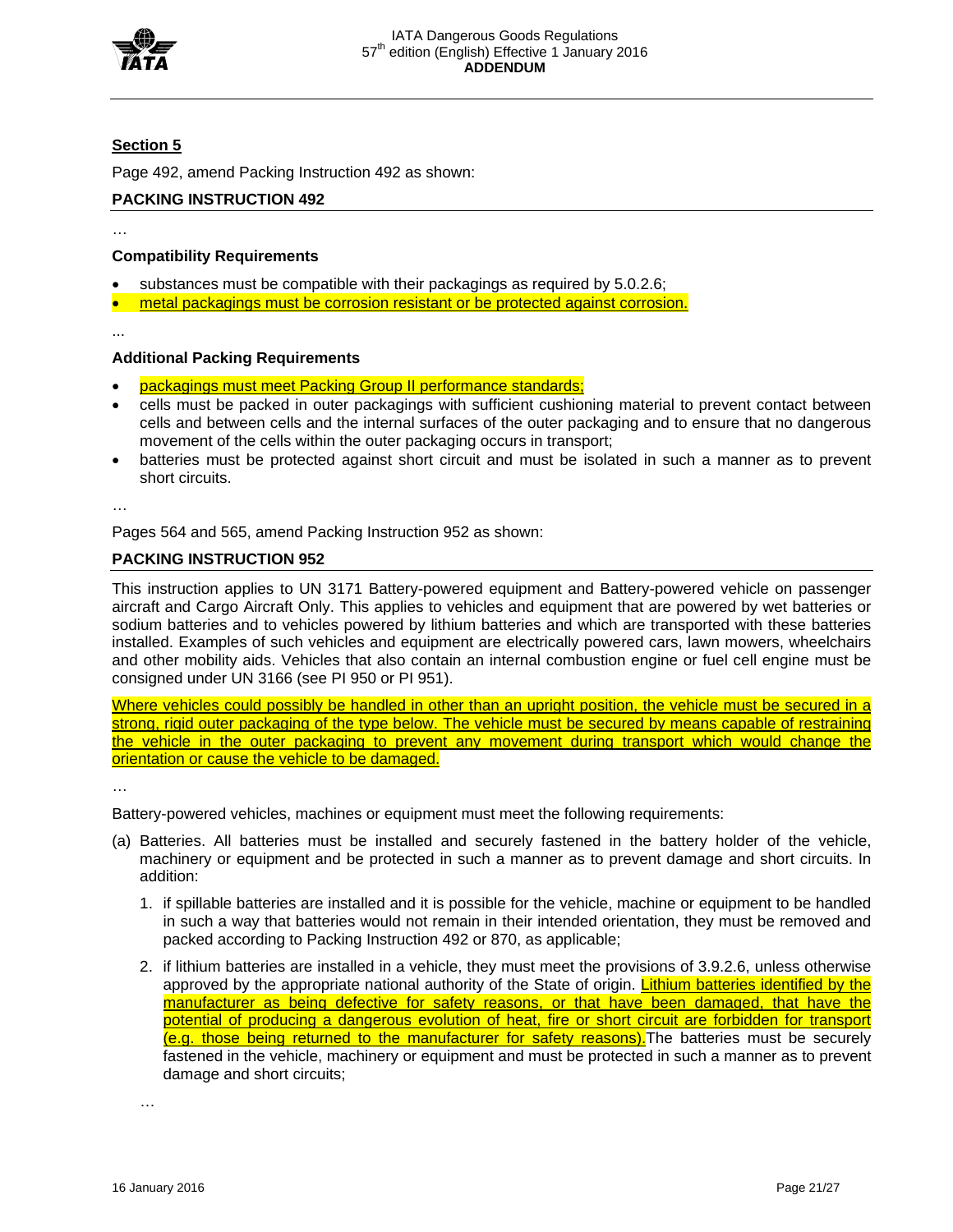

| UN number                                                                | Quantity per package<br>Passenger aircraft | Quantity per package<br>Cargo Aircraft Only |  |  |  |
|--------------------------------------------------------------------------|--------------------------------------------|---------------------------------------------|--|--|--|
| UN 3171, Battery-powered equipment, or<br><b>Battery-powered vehicle</b> | No limit                                   | No limit                                    |  |  |  |

# OUTER PACKAGINGS – Strong outer packagings - vehicles

| <u>Type</u> | <b>Drums</b> |                            |              |              |                |                      | <mark>' erricans</mark> |                      |                |              |                |             | <b>Boxes</b> |                |                 |                |                       |
|-------------|--------------|----------------------------|--------------|--------------|----------------|----------------------|-------------------------|----------------------|----------------|--------------|----------------|-------------|--------------|----------------|-----------------|----------------|-----------------------|
| Desc        | <b>Steel</b> | Alum<br><mark>inium</mark> | Plv-<br>wood | <b>Fibre</b> | <b>Plastic</b> | <b>Other</b><br>meta | <b>Steel</b>            | Alum-<br><b>lium</b> | <b>Plastic</b> | <b>Steel</b> | Alum-<br>inium | <b>Wood</b> | Ply-<br>wood | Recon-<br>wood | Fibre-<br>board | <b>Plactic</b> | <b>Other</b><br>metal |

Pages 580 to 582; amend Packing Instruction 965 as shown:

### **PACKING INSTRUCTION 965**

…

### **Section IA**

…

Each cell or battery must:

1. meet the provisions of 3.9.2.6; and

2. meet the General Requirements, above; and

### **With effect 1 April 2016**

3. lithium ion cells and batteries must be offered for transport at a state of charge (SoC) not exceeding 30% of their rated design capacity. Cells and/or batteries at a SoC of greater than 30% may only be shipped with the approval of the State of Origin and the State of the Operator under the written conditions established by those authorities.

#### *Note:*

*Guidance and methodology for determining the rated capacity can be found in Section 38.3.2.3 of the UN Manual of Tests and Criteria, 5th revised edition, Amend. 1.* 

…

### **Section IB**

Lithium ion cells and batteries may be offered for transport provided that each cell and battery meets the provisions of 3.9.2.6(a) and (e) and they meet all of the following:

- 1. for lithium ion cells, the Watt-hour rating is not more than 20 Wh; and
- 2. for lithium ion batteries, the Watt-hour rating is not more than 100 Wh. The Watt-hour rating must be marked on the outside of the battery case except for those batteries manufactured before 1 January 2009; and

# **With effect 1 April 2016**

lithium ion cells and batteries must be offered for transport at a state of charge (SoC) not exceeding 30% of their rated design capacity. Cells and/or batteries at a SoC of greater than 30% may only be shipped with the approval of the State of Origin and the State of the Operator under the written conditions established by those authorities.

*Note:* 

*Guidance and methodology for determining the rated capacity can be found in Section 38.3.2.3 of the UN Manual of Tests and Criteria, 5th revised edition, Amend. 1.*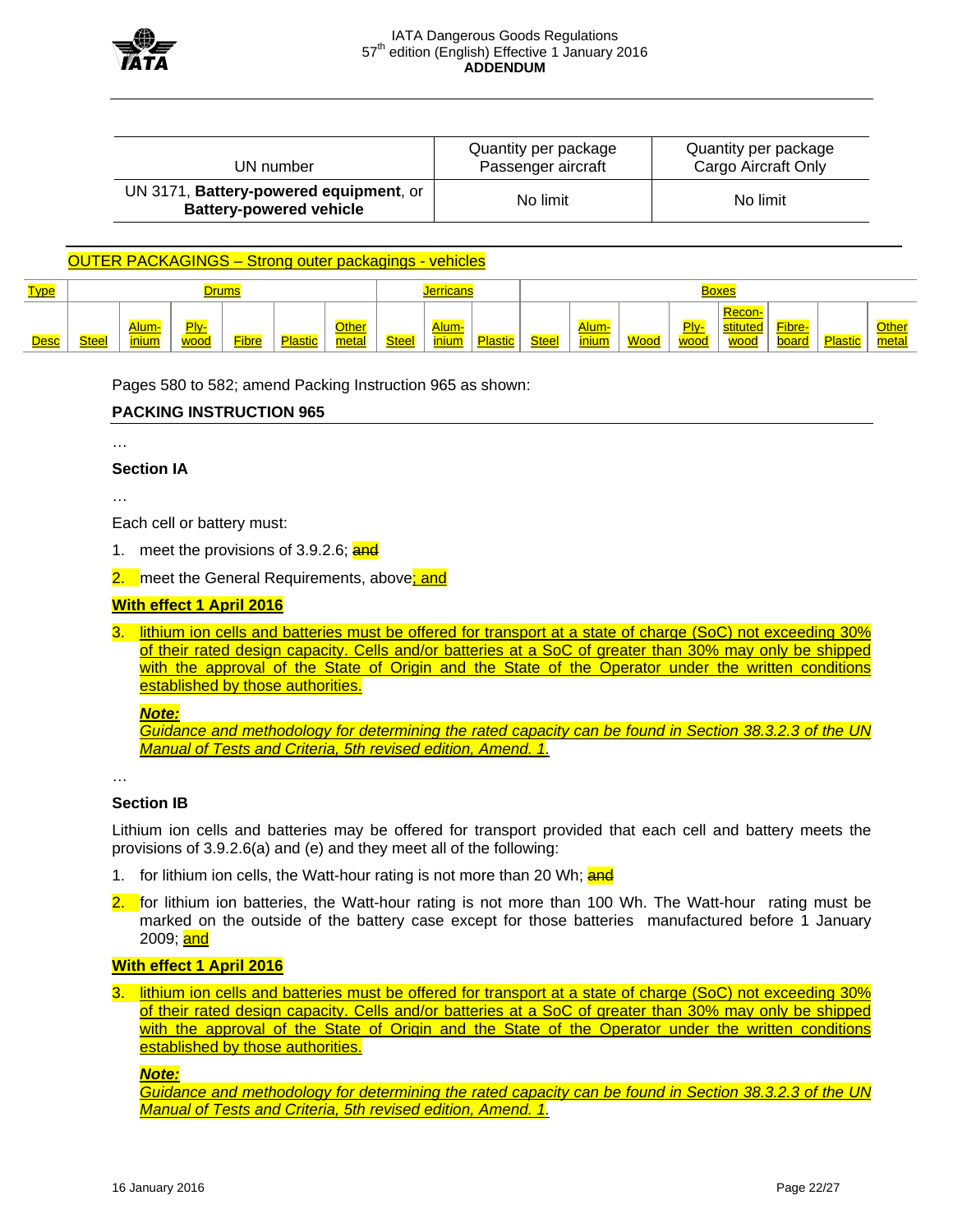

…

# **Section II**

Lithium ion cells and batteries meeting the requirements in this section are not subject to other additional requirements of these Regulations except for:

(a) restrictions on dangerous goods in consolidations (1.3.3.2.3 and 1.3.3.2.6);

(ab) dangerous goods in passenger and crew baggage (Subsection 2.3). Only those lithium metal batteries as specifically permitted may be carried in carry-on baggage;

 $(**bc**)$  dangerous goods in air mail (Subsection 2.4);

# (d) use of unit load devices (5.0.1.3);

 $\left(\frac{1}{\epsilon}\right)$  reporting of dangerous goods accidents, incidents and other occurrences (9.6.1 and 9.6.2).

…

Cells and batteries must be packed in strong outer packagings that conform to 5.0.2.4, 5.0.2.6.1 and 5.0.2.12.1.

# **With effect 1 April 2016**

Lithium ion cells and batteries must be offered for transport at a state of charge (SoC) not exceeding 30% of their rated design capacity.

## *Note:*

*Guidance and methodology for determining the rated capacity can be found in Section 38.3.2.3 of the UN Manual of Tests and Criteria, 5th revised edition, Amend. 1.* 

## **Additional Requirements–Section II**

…

Each package must be labelled with a lithium battery handling label (Figure 7.4.H).

A Shipper's Declaration for Dangerous Goods is not required.

# **With effect 1 April 2016**

A shipper is not permitted to offer for transport more than one (1) package prepared according to this section in any single consignment.

The words "Lithium ion batteries in compliance with Section II of PI 965" must be included on the air waybill, when an air waybill is used. The information should be shown in the "Nature and Quantity of Goods" box of the air waybill.

Packages and overpacks of lithium ion batteries prepared in accordance with the provisions of Section II must be offered to the operator separately from cargo which is not subject to these Instructions and must not be loaded into a unit load device before being offered to the operator.

Any person preparing or offering cells or batteries for transport must receive adequate instruction on these requirements commensurate with their responsibilities.

# **Overpacks–Section II**

# **With effect 1 April 2016**

Individual packages each Not more than one (1) package complying with the requirements of Section II may be placed in an overpack. The overpack may also contain packages of dangerous goods or goods not subject to these Regulations provided that the packages do not contain substances which might react dangerously with each other. An overpack must be marked with the word "Overpack" and labelled with the lithium battery label (Figure 7.4.H), unless the label $(6)$  on the package $(6)$  inside the overpack are visible.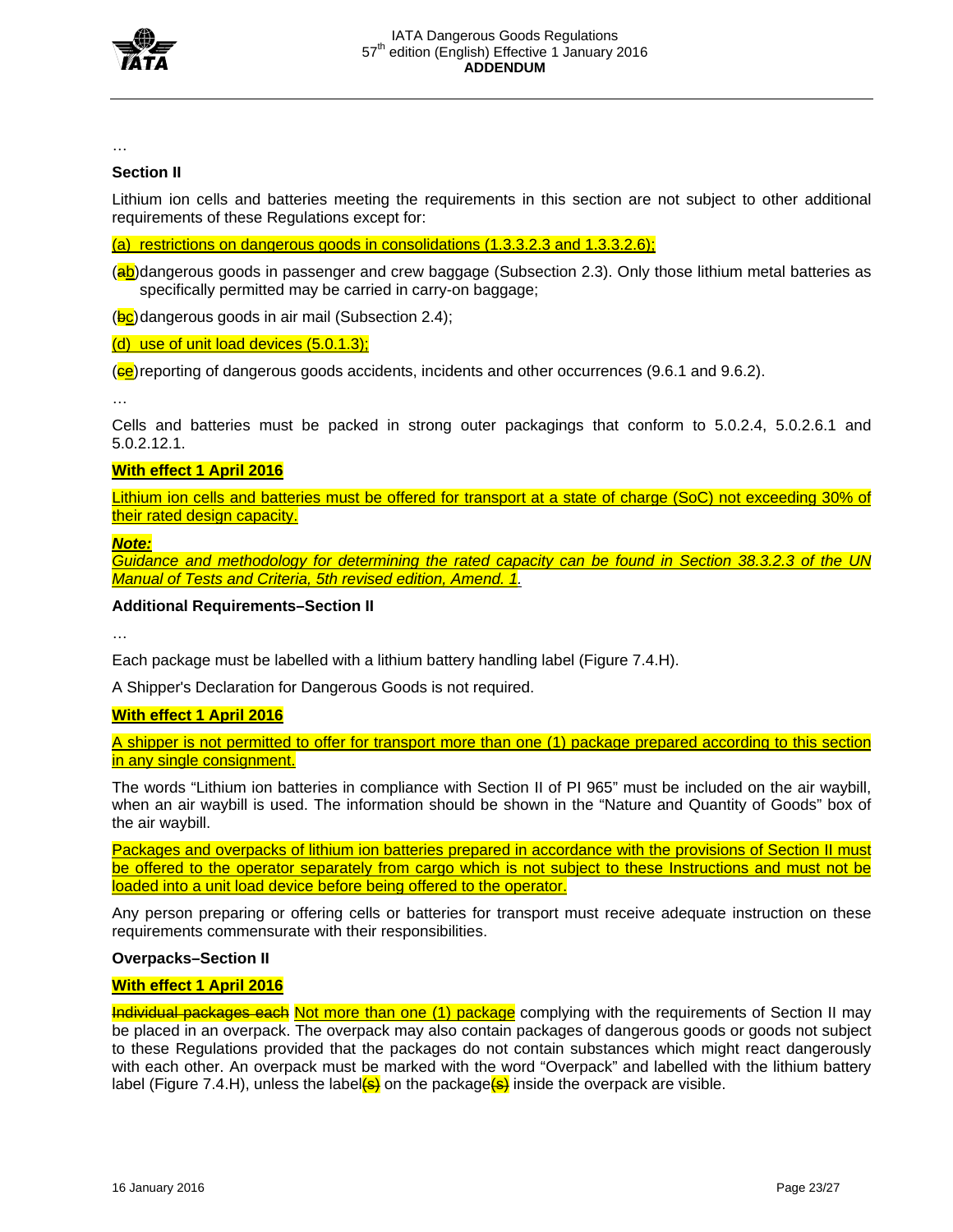

# *Note:*

*For the purpose of Section II, an overpack is an enclosure used by a single shipper that contains no more than one package prepared in accordance with this section. For shipments prepared in accordance with Section IA and/or IB, this limit of one package of Section II batteries per overpack still applies.* 

Pages 589 to 590; amend Packing Instruction 968 as shown:

# **PACKING INSTRUCTION 968**

…

…

**Section II** 

…

# **Additional Requirements–Section II**

…

A Shipper's Declaration for Dangerous Goods is not required.

# **With effect 1 April 2016**

A shipper is not permitted to offer for transport more than one (1) package prepared according to this section in any single consignment.

The words "Lithium metal batteries in compliance with Section II of PI 968" and "Cargo Aircraft Only" or "CAO" must be included on the air waybill, when an air waybill is used. The information should be shown in the "Nature and Quantity of Goods" box of the air waybill.

…

# **Overpacks–Section II**

# **With effect 1 April 2016**

**Individual packages each Not more than one (1) package** complying with the requirements of Section II may be placed in an overpack. The overpack may also contain packages of dangerous goods or goods not subject to these Regulations provided that the packages do not contain substances which might react dangerously with each other. An overpack must be marked with the word "Overpack" and labelled with the lithium battery label (Figure 7.4.H) and the Cargo Aircraft Only label (Figure 7.4.B), unless the label(s) on the package(s) inside the overpack are visible.

**Note:** For the purpose of Section II, an overpack is an enclosure used by a single shipper that contains no more than one package prepared in accordance with this section. For shipments prepared in accordance with Section IA and/or IB, this limit of one package of Section II batteries per overpack still applies.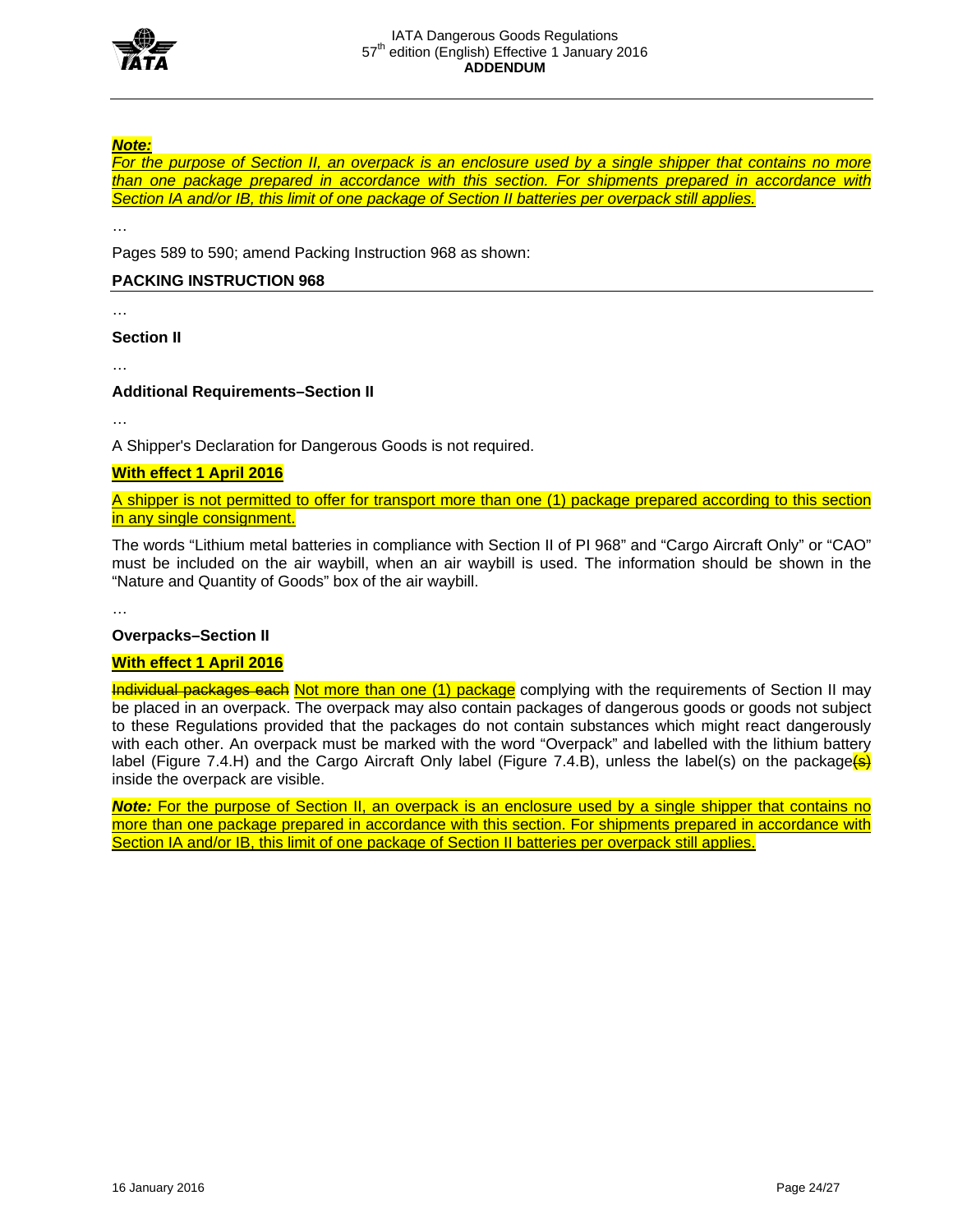

# **PACKING INSTRUCTION 970**

…

**Section II** 

…

# **Additional Requirements–Section II**

The equipment must be packed in strong rigid outer packagings constructed of suitable material of adequate strength and design in relation to the packaging's capacity and its intended use unless the cell or battery is afforded equivalent protection by the equipment in which it is contained.

…

# **Appendix D.1**

Page 854 amend contact details for Switzerland as follows:

# **Switzerland (CH)**

Federal Office of Civil Aviation (FOCA) **Proces** Safety Division – Flight Operations Operations of complex airplanes P.O. Box 41 8048 Zurich Airport **Standardisation and Enforcement** 3003 Berne SWITZERLAND

Tel: +41 (31) 325 8039 (58) 465 8039 Fax: +41 (31) 325 8032 (43) 816 4066 Telex: 912 601 Website: www.aviation.admin.ch email: gefahrgut@bazl.admin.ch or info@bazl.admin.ch

# **Appendix D.2**

Page 868 amend contact details for Switzerland as follows:

# **Switzerland (CH)**

Approvals of special form. Calculation of unlisted A values. Approvals and notifications for all Type-B packages, fissile packages, shipments and special arrangements:

Swiss Federal Nuclear Safety Inspectorate Section for Transport and Waste Management Industriestrasse 19 CH-5200 Brugg CH-5232 Villigen/HSK **SWITZERLAND** 

Tel: +41 (56) 310 3918 460 8618 / +41 (56) 460 8400 Fax: +41 (56) 310 3855 460 8499 email: **Stefan.theis@hsk.ch Stefan.theis@ensi.ch** email: info@ensi.ch

Import, export, transport and transit licences for nuclear materials and nuclear wastes:

Federal Office of Energy Nuclear Energy Section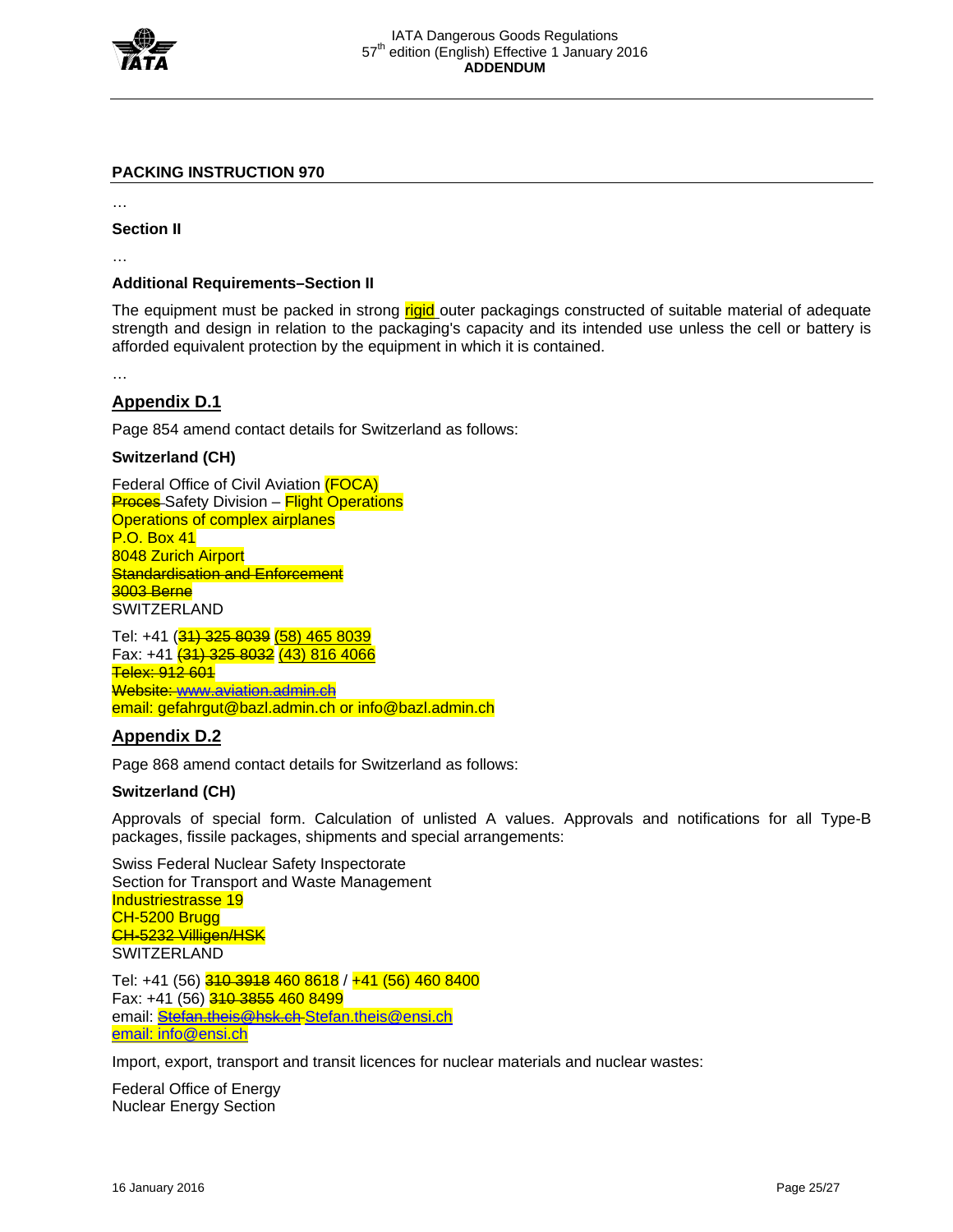

CH-3003 Bern SWITZERLAND

Tel: +41 (31) 322 5642 (58) 462 56 42 / +41 (58) 462 56 36 Fax: +41 (31) 322 0078 (58) 462 00 78 email: office@bfe.admin.ch peter.koch@bfe.admin.ch email: info@bfe.admin.ch

Copy of application to:

Swiss Federal Nuclear Safety Inspectorate Section for Transport and Waste Management Industriestrasse 19 CH-5200 Brugg CH-5232 Villigen/HSK SWITZERLAND

Licences for the import/export of non-nuclear radioactive material and carriers' licences for radioactive material:

Federal Office of Public Health Division of Radiation Protection **Section Research Facilities and Nuclear medicine** Schwarzenburgstrasse 165 CH-3003 Bern SWITZERLAND

Tel: +41 (31) 322 9603 +41 (58) 463 41 55 Fax: +41 (31) 322 8383 +41 (58) 422 83 83 email: Werner.zeller@bag.admin.ch-raphael.stroude@bag.admin.ch email: info@bag.admin.ch

Advice concerning the sending of radioactive material by post:

Swiss Post Customer Service international **Paketpost** CH-3030 Bern **SWITZERLAND** 

Tel: +41 (31) 338 2724 +800 888 777 00 (for international calls) Tel: 0800 888 100 (calls within Switzerland only) Fax: +41 (31) 338 0500 email: **gefahrgut@post.ch**-international@post.ch

# **Appendix E.2**

Page 886, add a new entry for **China, People's Republic of**, as follows:

Inspection Center for Dangerous Goods and Packaging Jiangsu Entry-Exit Inspection and Quarantine Bureau of P.R. of China No.1268 Longjin Road, Xinbei Dist Changzhou, Jiangsu, 213022 PEOPLES REPUBLIC OF CHINA

Tel: +86 (519) 8515 2627 Fax: +86 (519) 8690 6172 Email: gaox@jsciq.gov.cn